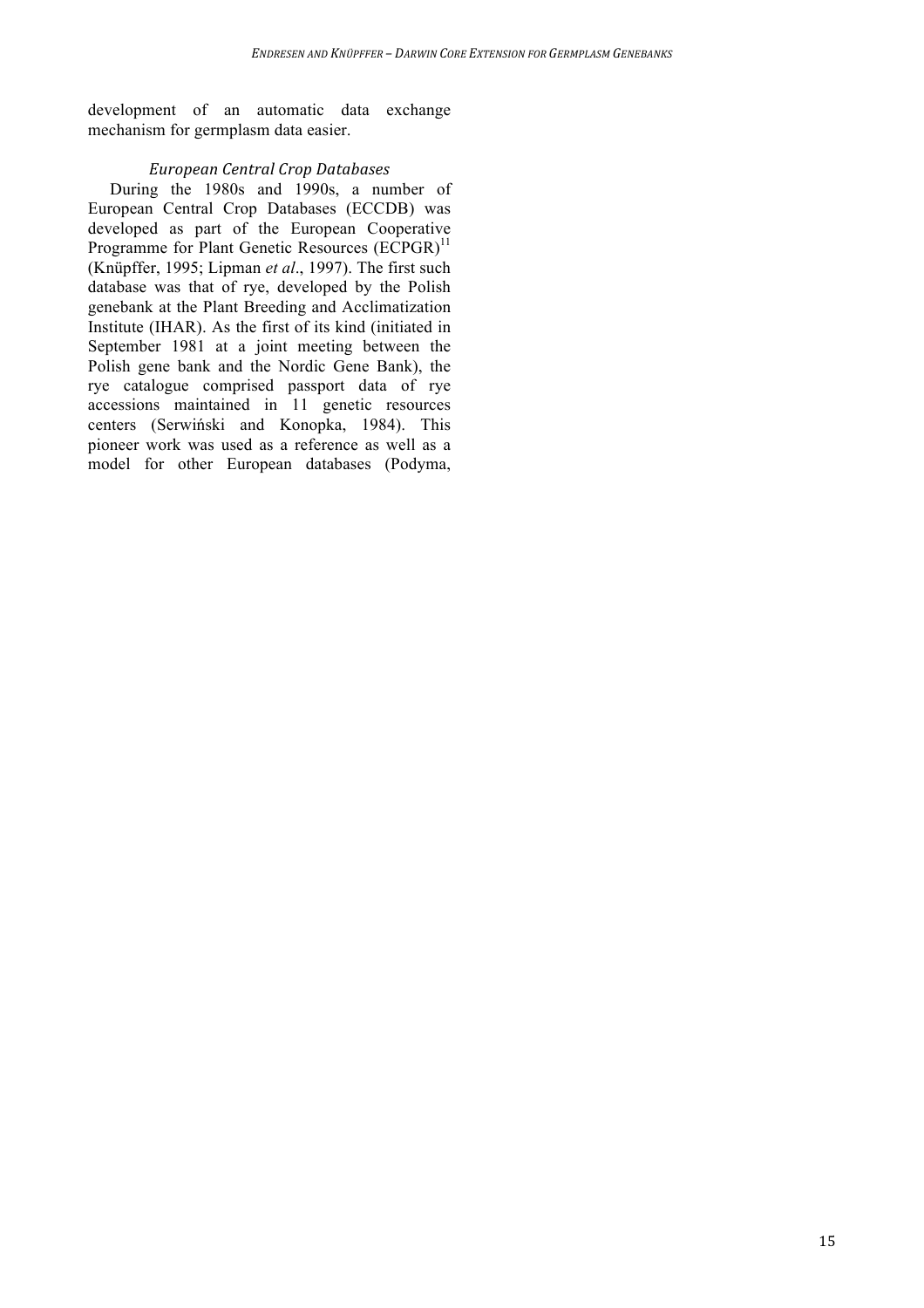

Figure 2: GBIF Data Portal, showing the plant genetic resources data network (http://data.gbif.org/datasets/network/2/, visited 10 July 2012). Currently the passport data for more than 2 million genebank accessions (2,180,554) are made available by genebanks through the GBIF distributed data infrastructure.

with research data sets published by the project partners using the BioCASE data publishing toolkit.

### *GCP Crop Ontology*

The International Agricultural Research Centers (IARC) of the CGIAR have developed a Crop Ontology (CO) designed to provide a controlled vocabulary set for some of the economically important crops (Shrestha *et al*., 2010). The Crop Ontology is based on the Gene Ontology (GO) (Ashburner *et al*., 2000), Plant Ontology (PO) (Jaiswal *et al*., 2005), MIAME-Plant (Zimmermann *et al*., 2006), and the Multi-Crop Passport Descriptors (FAO/IPGRI, 2001).

## GENEBANKS IN THE CONTEXT OF BIODIVERSITY INFORMATION

## **The First Genebanks to Join GBIF**

The Global Biodiversity Information Facility (GBIF) was established in 2001 (GBIF, 2001) as an inter-governmental initiative to facilitate free and open access to biodiversity data online. During 2004, the Nordic Gene Bank (NGB, reorganized in 2008 as the Nordic Genetic Resource Center, NordGen), the Polish genebank in Radzików, and the German genebank in Gatersleben were the first genebanks to join the GBIF network (Knüpffer *et al*., 2004). GBIF is a distributed biodiversity information network based in part on the information standards defined by the Biodiversity Information Standards organization (TDWG; Taxonomic Databases Working Group, 1985–2006). At the time when the first genebanks joined GBIF, TDWG were developing two alternative biodiversity collection data exchange formats, both potentially

suitable for genebank accessions. These were the Darwin Core (DwC, version 2) and the Access to Biological Collections Data (ABCD version 1.20) (Berendsohn, 2005). During 2005 and in collaboration with the ABCD task group, the standard genebank descriptors (MCPD) were mapped to the corresponding ABCD terms, or added as new descriptors to an updated version of the ABCD (version 2.06) (Berendsohn and Knüpffer, 2006). This new development of data interoperability between the crop data sets and the TDWG data-sharing standards opened the possibility for utilization of the GBIF data infrastructure by the PGR community for its own interoperability tasks. It was now possible to start the implementation of the data-sharing toolkits from the GBIF and the TDWG communities in the EURISCO network for Europe (Endresen *et al.*, 2006) (Figure 2). The BioCASE (Berendsohn, 2002) data publishing toolkit was installed at 15 genebanks located in different parts of the world and a demo data portal $^{23}$  was developed in 2006 to interact with these distributed web services established by the BioCASE installations.

## *Dublin Core Metadata Initiative (DCMI)*

The DCMI was initiated at a joint workshop between the Online Computer Library Center (OCLC) and the National Center for Supercomputing Applications (NCSA) on metadata semantics held in Dublin (Ohio, USA) in March 1995. The output from this workshop was called "Dublin Core metadata" based on the location of the workshop. The original target was to develop a

<sup>23</sup> http://www.nordgen.org/portal/index.php?scope=chm.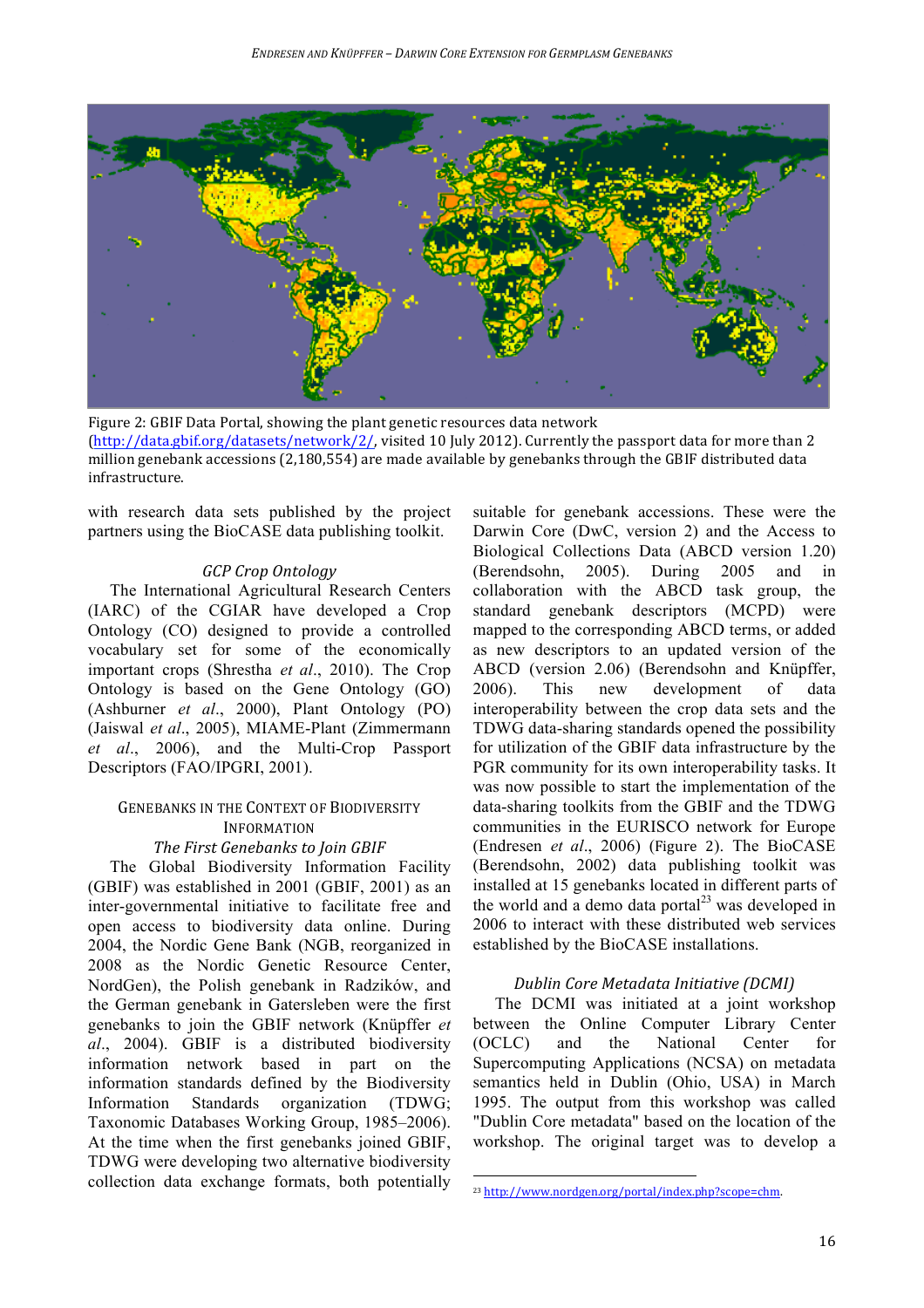small, common set of metadata elements to describe Web content. The original Dublin Core elements (or terms) were: *Subject*, *Title*, *Author*, *Publisher*, *OtherAgent*, *Date*, *ObjectType*, *Form*, *Identifier*, *Relation*, *Source*, *Language*, and *Coverage*. The Dublin Core was designed to be extensible (Weibel *et al*., 1995).

## *Darwin Core*

Natural history museums in the USA started early to develop information networks with distributed query systems using the Internet. The Species Analyst project was initiated in 1997 and coordinated from Kansas University (Vieglais *et al*., 1998; Peterson *et al*., 2003). The first version of the Darwin Core list of terms was developed in 1999 by the Species Analyst project (Stein and Wieczorek, 2004). The Mammal Networked Information System (MaNIS) was initiated in 1999 and established in June 2002 a distributed information network between 17 North American mammal natural history collections. The MaNIS network was developed in parallel with the Distributed Generic Information Retrieval (DiGIR) data publishing toolkit and contributed to the development of the next version of the Darwin Core (DwC version 1.21) (Stein and Wieczorek, 2004). The current version of the Darwin Core<sup>24</sup> is more different from the earlier versions than the previous versions are from each other, and was ratified and published by TDWG in October 2009. Darwin Core can be seen as an extension to the standard Dublin Core metadata terms and is designed to be extensible. Darwin Core provides stable semantic definitions of terms for sharing information on biological diversity (Darwin Core Task Group, 2009a; Wieczorek *et al*., 2012).

# *Darwin Core Archive (DwC-A)*

The GBIF IPT Task Force introduced the Darwin Core Archive format (Döring *et al.*, 2011). The DwC-A is based on the Darwin Core text guidelines<sup>25</sup> with core entities linked in a one-tomany relationship to records in extensions. The core entities and the entities in each of the extensions are presented as *fielded text* such as comma separated values (CSV) or tab delimited values (TAB), with one file for the core and one file for each extension. Each record in an extension file is linked to one of the records in the core file. A metafile (meta.xml) describes the structure of the DwC-A including a mapping of the columns in the core and extension files to terms declared by published vocabularies. The DwC-A is created as a zip archive including the

metafile, core and extension files. A resource metadata document (by default named EML.xml) can be included in the zipped archive or referenced with a link to an online metadata resource describing the dataset. GBIF recommends providing metadata using the *GBIF Metadata Profile*<sup>26</sup> (Ó Tuama *et al*., 2011), which is based on the  $EML<sup>27</sup>$  (ecological metadata language) (Michener *et al*., 1997; Fegraus *et al*., 2005). Sharing the entire dataset in this manner as a DwC-A allows for simpler and more efficient data transfer compared to web service interfaces provided by toolkits such as the BioCASE and DiGIR (Darwin Core task group, 2009b; Döring *et al*., 2011).

## GBIF Knowledge Organization System (KOS)

Recently GBIF has convened expert task groups for providing recommendations on implementing knowledge organization systems (KOS) (Catapano *et al*., 2011; Lapp *et al*., 2011), metadata standards (Jones *et al.*, 2009), and persistent identifiers (Cryer *et al*., 2010; Richards *et al*., 2011) for biodiversity information resources. One of the recommendations from these task group reports was the implementation of persistent identifiers for each individual vocabulary term concept. When no previously established persistent identifier was available for a term, they recommended a new persistent identifier to be issued. An emphasis was also made on reusing existing terms and concepts wherever possible. These recent guideline principles align very well with the approach that was followed when the Darwin Core extension for genebanks was developed.

*[F]lat vocabularies should be developed so that they are reusable as a terminological foundation for semantically richer vocabularies or ontologies* (Catapano *et al*., 2011:3).

The World Wide Web Consortium (W3C) chartered a task force in 2004 for the development of guidelines for managing Resource Description Framework (RDF) vocabularies of terms (W3C, 2006). The task force recommended the following general principles: *"(1) use URIs for naming; (2) provide readable documentation; (3) articulate maintenance policies; (4) identify versions; and (5) publish a formal schema"* (Kendall *et al*., 2008). The W3C publishes two dedicated vocabularies with terms for the description of such vocabularies, namely the RDF vocabulary description language

 <sup>24</sup> http://www.tdwg.org/standards/450/. 

<sup>25</sup> http://rs.tdwg.org/dwc/terms/guides/text/index.htm. 

<sup>26</sup> http://rs.gbif.org/schema/eml-gbif-profile/1.0.1/. <sup>27</sup> http://knb.ecoinformatics.org/software/eml/eml-

<sup>2.1.0/</sup>index.html.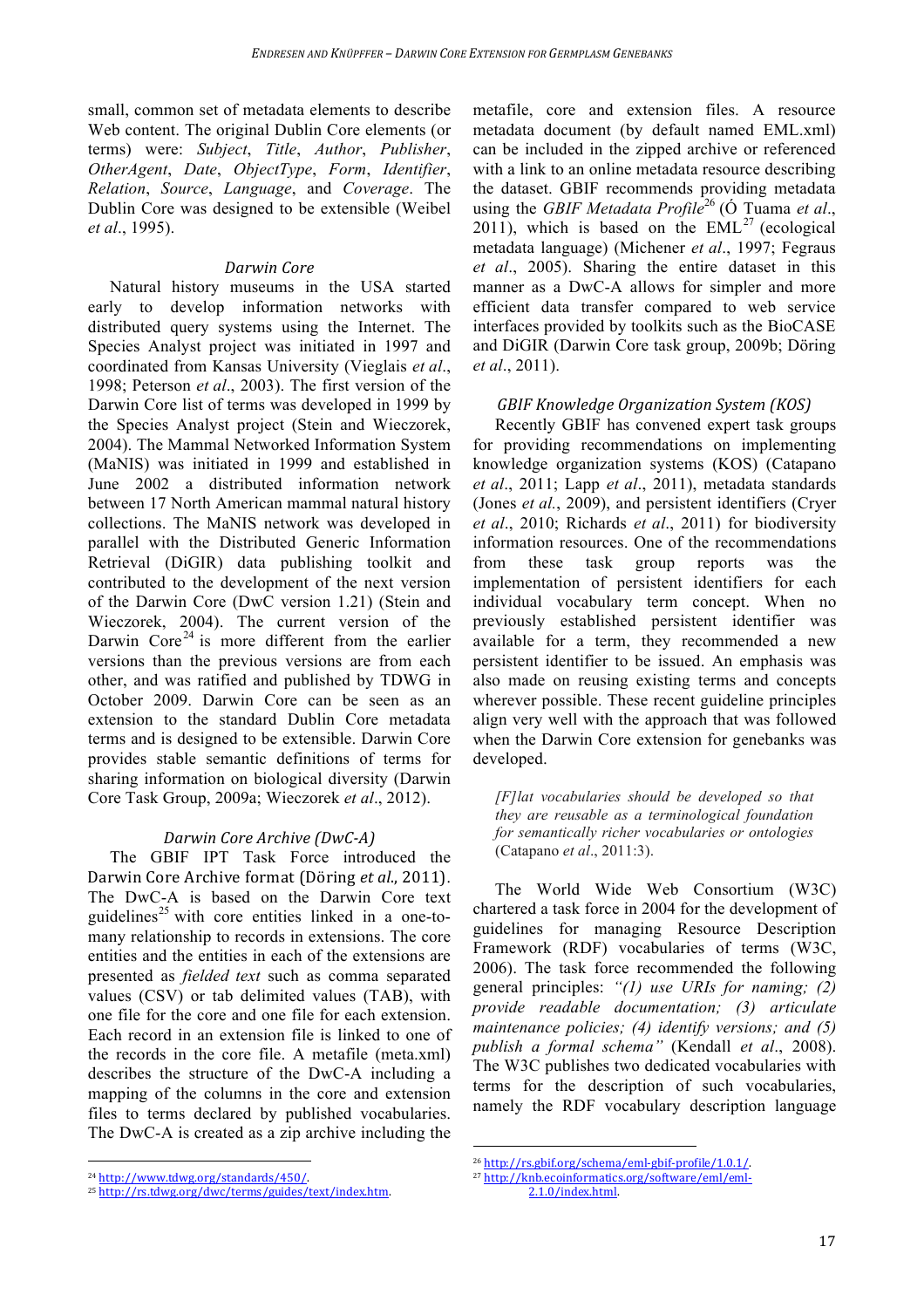(RDFS; Brickley *et al*., 2004) and the simple knowledge organization system (SKOS; Miles and Bechhofer, 2009). Terms from the germplasm vocabulary are described using a combination of properties from both RDFS and SKOS.

### **RESULTS**

During 2008, work was started at GBIF for a major upgrade of the data publishing toolkit for the GBIF network. The new tool was named GBIF Integrated Publishing Toolkit (IPT) and is based on the Darwin Core (DwC). The Darwin Core was at the time under revision by TDWG for a new version scheduled to be ready in 2009. While the ABCD standard is very comprehensive with several thousand terms, the Darwin Core standard implements a more limited set of core terms with domain-specific terms organized in a number of published extensions. There was, as of 2008, no Darwin Core extension to ensure full interoperability with the genebank information requirements. During a Darwin Core workshop in Copenhagen (hosted by GBIF) in January 2009, work was initiated to develop an extension for germplasm to the new revised Darwin Core standard. The Darwin Core extension for genebanks (DwC-germplasm) is required for the rational use of the GBIF IPT in the genebank community (Endresen *et al*., 2009). The DwC-germplasm provides a comparable piece in the interoperability puzzle as the ABCD version 2.06 provided in 2005 (Berendsohn, 2005; Berendsohn and Knüpffer, 2006) to enable the rational use of the BioCASE toolkit in the genebank community (Endresen *et al*., 2006).

# **Darwin Core Extension for Genebanks (DwC***germplasm)*

The first draft version of the DwC-germplasm<sup>28</sup> was published for discussion at the EPGRIS3 wiki<sup>29</sup>. The EPGRIS3 (Establishment of a European Plant Genetic Resources Information Infra-Structure, phase  $3^{30}$  is an initiative of the ECPGR Documentation and Information Network. The initial development of the DwC-germplasm at the EPGRIS3 wiki attracted feedback and suggestions from the ENSCONET (European Native Seed Conservation Network) project regarding additional terms for *in situ* conservation of genetic resources. The Millennium Seed Bank proposed additional terms to describe *ex situ* germplasm conservation management routines. After receiving further feedback from some other communities outside the

 

European genebank community, a new DwCgermplasm project home page<sup>31</sup> was established at Google Code. The Google Code site replaced the EPGRIS3 Wiki as the official home page for the DwC-germplasm vocabulary of terms. Future modifications and eventual additional terms to the DwC-germplasm will be discussed and agreed here before they will be passed on to be consolidated within the genebank community and eventually included in the official version of the extension. The official normative version of the Darwin Core extension for genebanks is published and maintained at *"http://purl.org/germplasm/germplasmTerm.rdf".*

The terms included in the DwC-germplasm vocabulary are organized into 11 groups declared by the SKOS/RDF resource as "skos:Collection" resources. These groups can be seen as entity types and are declared as "rdfs:Class" resources. The germplasm terms describe properties with an intentional loose connection to these entities. The terms organized under *dataset* (1), *taxon* (2) and *collecting event* (3) were imported from Darwin Core and Dublin Core with no new terms declared by the germplasm extension. The description of the *specimens* (genebank accessions) (4) maintained in living collections was supplemented with terms related to the storage conditions and the "biological status of sample" defining the cultivation status ranging from wild plants via landraces and primitive crops to the modern so-called advanced cultivars. The terms for description of the *breeding or domestication event* (5) for crops are unique for the germplasm extension with no overlapping terms imported from the Darwin Core. The same orthogonality of terms in relation to Darwin Core, applies for terms organized to the *acquisition event* (6) describing the donation and sharing of living germplasm material between genebank collections, and also for the *safety duplication event* (7) describing the backup storage of germplasm material at multiple locations. The terms for describing *international treaties and regulations* (8) governing the access and ownership of germplasm material are also unique to the germplasm extension. The Darwin Core terms organized as "*MeasurementOrFact*" (9) were also supplemented and reorganized by the germplasm extension. The germplasm extension provides terms for linking to external resources describing the *measurement method* (trait descriptor) (10). External trait descriptions include measurement methods described and declared by ontologies such as the crop ontology (CO) (Shrestha *et al.*, 2010), plant ontology  $(PO)^{32}$  (Jaiswal *et al.*,

<sup>28</sup> http://rs.nordgen.org/dwc/. 

<sup>&</sup>lt;sup>29</sup> http://www.nordgen.org/epgris3/wiki/index.php/DwC\_Germplasm.

<sup>30</sup> http://www.epgris3.eu/. 

<sup>31</sup> http://code.google.com/p/darwincore-germplasm/. 

<sup>32</sup> http://www.plantontology.org/.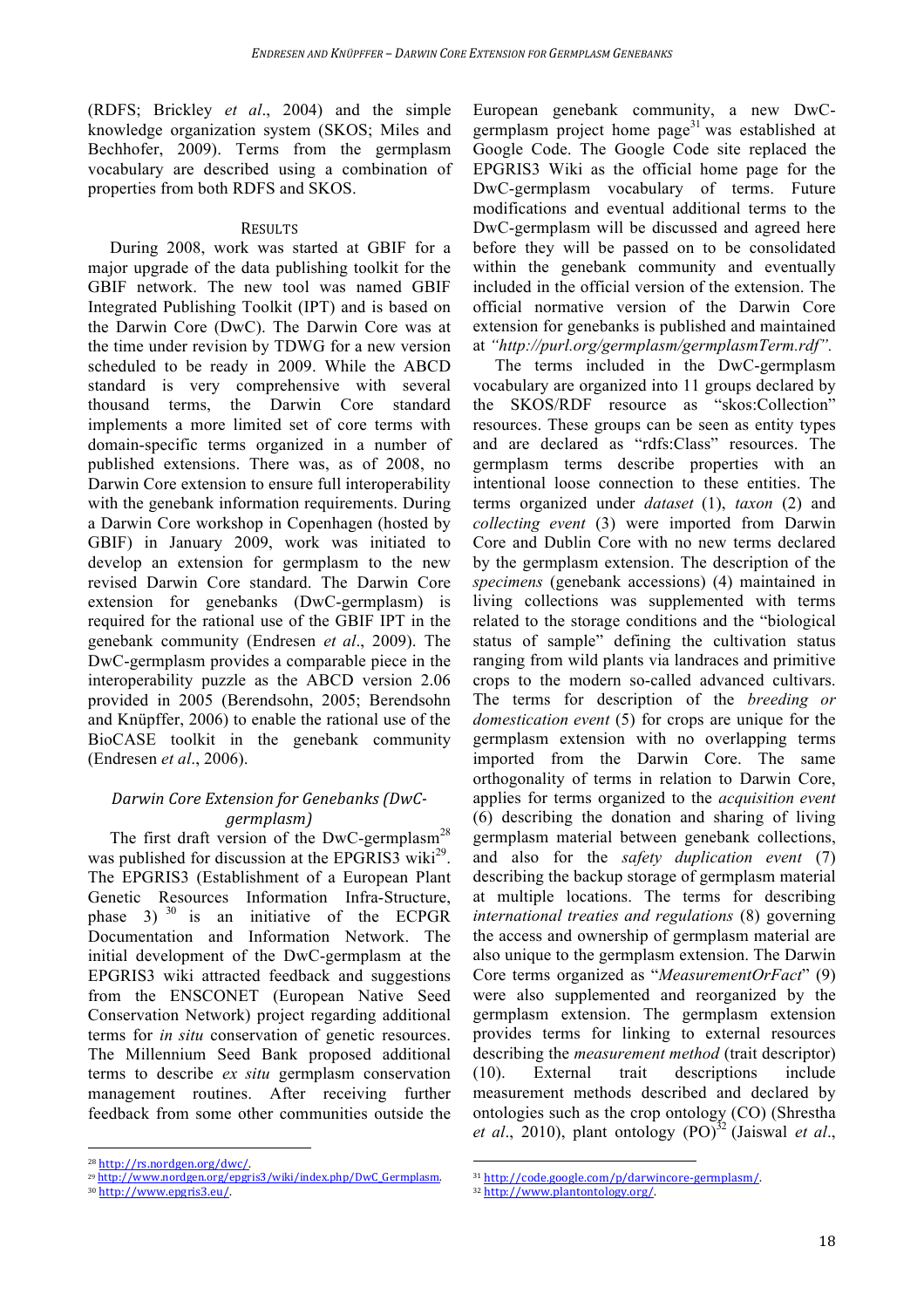2005), the phenotypic quality ontology  $(PATO)^{33}$ and the plant trait ontology  $(TO)^{34}$  (Jaiswal *et al.*, 2002). Some terms were also added related to the description of the *measurement experiment* (11) including the time and location of the experiment. The goal was the maximum reuse of existing terms from existing vocabularies and ontologies and the minting of new terms only when no comparable terms were found.

## *Darwin Core Archive (DwC-A)* Extension for *Genebanks*

For the terms declared as part of the DwCgermplasm to be made available to the GBIF infrastructure software tools such as the GBIF IPT and to be included into data sets shared using the DwC-A data-publishing format (Döring *et al*., 2011), the relevant XML application lists were developed. The GBIF Resources Registry provides the formal specifications for these XML applications in the format of a XML schema  $35$ . The GBIF Vocabulary Server<sup>36</sup> provided a software tool to assist in the development of the DwC-A extensions<sup> $37$ </sup> for the DwC-germplasm terms. The final XML applications required for including the germplasm terms to DwC-A dataset resources were published at the GBIF Resources Registry<sup>38</sup>.

## *Deployment of DwC-germplasm in GBIF IPT*

In 2010, GBIF, NordGen and Bioversity International initiated a feasibility study to evaluate how the GBIF infrastructure can meet the needs of the European genebank community (Gaiji *et al*., 2010). This feasibility study was also coordinated with the ECPGR Documentation and Information Network for the genebank community in Europe (Maggioni, 2010). The prototype GBIF Integrated Publishing Toolkit (IPT version 1.0) was installed in five genebanks within the European plant genetic resources catalogue (EURISCO) using the DwCgermplasm extension. These were the national genebanks in the Russian Federation (Vavilov Institute, Sankt Petersburg), Germany (IPK Gatersleben), Czech Republic (Crop Research Institute, Prague), the Netherlands (Wageningen University and Research Center, Centre for Genetic Resources), and within the Nordic and Baltic countries (genebank database hosted from the Nordic Genetic Resources Center).

 

While the prototype version of the IPT software caused some problems of instability during installation (1), the mapping of the genebank data sets to Darwin Core, including the gene bank extension (2) and finally the registration to the GBIF GBRDS (3) was completed satisfactorily. The hardware requirements and in particular the demands for internal memory were a major barrier encountered during most of the installations. The experiences from the genebank feasibility study provided the IPT development team at GBIF with feedback and suggested improvements leading from the different prototype versions to the new version 2. The hardware requirements for the new version of the IPT software (version 2) have been significantly reduced and solve all of the issues encountered and reported from the genebank feasibility project. The project resulted in a positive evaluation and the genebank community has started the initial plans for a second feasibility study to evaluate the IPT version 2 at other genebanks in Europe.

### *Updates to the Vocabulary of Germplasm Terms*

Following the experiences from the first draft version of the DwC-germplasm (version 0.1) and the IPT feasibility study at some of the European genebanks, some updates to the germplasm terms were made. Based in part on the recommendations from the GBIF KOS task group (Catapano *et al*., 2011; Lapp *et al.*, 2011) and the initial work by the Vocabulary Management Task Group<sup>39</sup> (Endresen *et al*., 2012a), the DwC-germplasm terms were declared as a RDF/SKOS vocabulary. The recommendations from the World Wide Web Consortium on best practices for management of RDF vocabularies (Kendall *et al*., 2008) provided other useful principles for the upgrade of the germplasm terms.

The updated vocabulary of germplasm terms $40$ was moved to the PURL (persistent uniform resource locators) namespace to improve the commitment of long-term persistence. PURL is managed by the Online Computer Library Center (OCLC) to provide persistent and resolvable identifiers for online resources.

### *RDF Vocabulary Maintenance Policy*

The DwC-germplasm vocabulary of terms is extensible and new terms can be added to the DwCgermplasm namespace in the future. Terms can evolve through refinement in response to deployment and testing. Refinements to the definition and description of a term will as far as

<sup>33</sup> http://obofoundry.org/wiki/index.php/PATO:Main\_Page. 

<sup>34</sup> http://www.gramene.org/plant\_ontology/. 

<sup>35</sup> http://rs.gbif.org/schema/extension.xsd. 

<sup>36</sup> http://vocabularies.gbif.org/. 

<sup>37</sup> http://vocabularies.gbif.org/extensions/. 

<sup>38</sup> http://rs.gbif.org/extension/nordgen/. 

<sup>39</sup> http://community.gbif.org/pg/groups/21382/vocabulary-management/.

<sup>40</sup> http://purl.org/germplasm/germplasmTerm.rdf.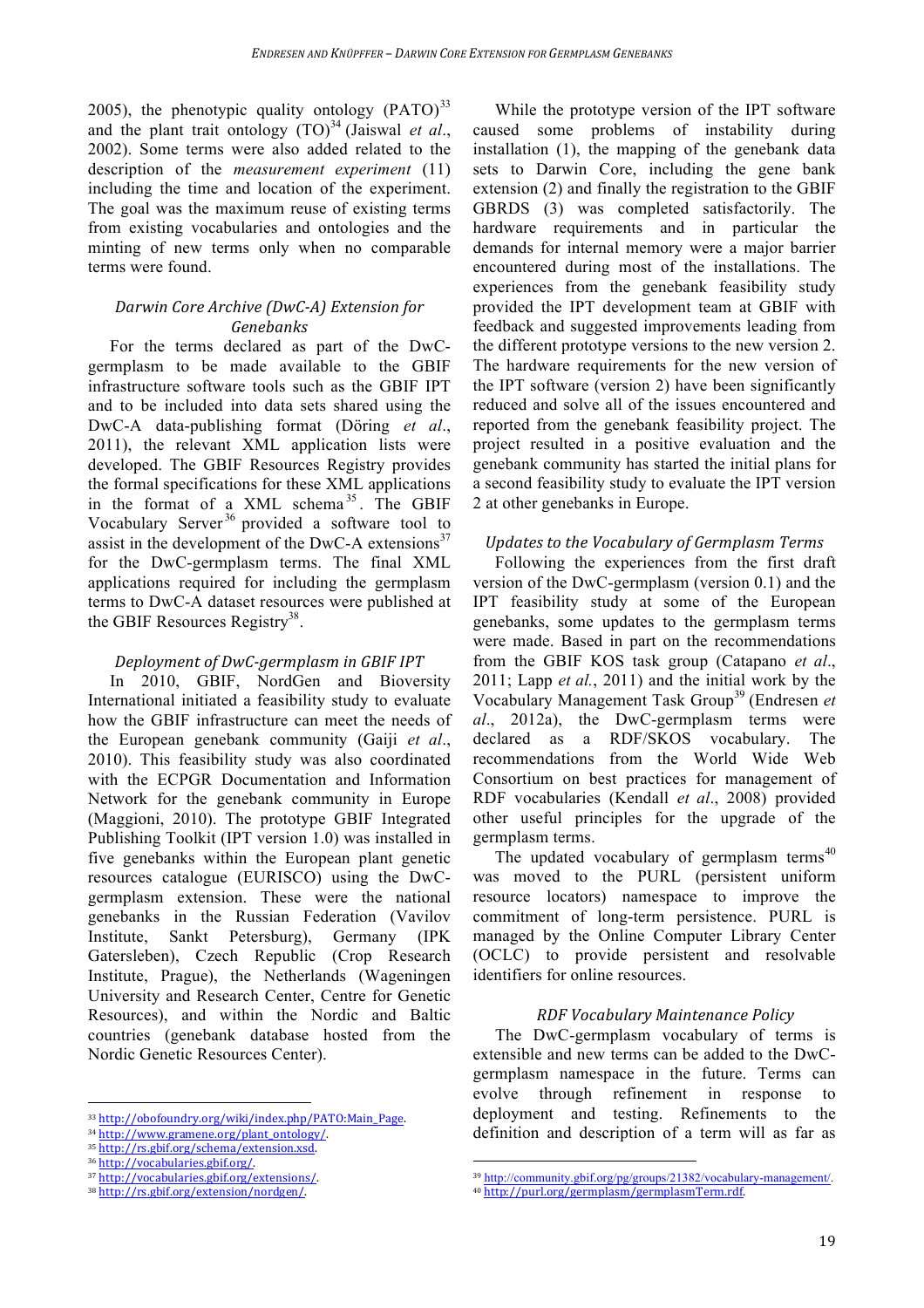possible maintain the semantic meaning of the term. In situations when the original semantic meaning of a term is jeopardized, the term will be deprecated and replaced by a new term. The previous versions of terms will be maintained in a separate vocabulary describing the history of the terms. All terms are described by a label (skos:prefLabel), a definition (skos:definition), some examples (skos:example) and a note (skos:note) explaining the scope and how to use the term. These natural language descriptions are only available in English. A separate vocabulary might be developed to provide descriptions of the terms expressed in other natural languages than English.

### **DISCUSSION**

The Darwin Core standard is itself an extension of another standard, the Dublin Core Metadata Initiative  $(DCMI)<sup>41</sup>$ . The Dublin Core provides a bridge to ensure low-level interoperability between wide ranges of metadata standards. Implementing Darwin Core as an extension to the Dublin Core

promotes the interoperability of biodiversity data with information from other domains. The Darwin Core set of core terms includes some terms from the Dublin Core 'terminology'<sup>42</sup>. But more important than the shared terms, is the shared framework to describe and implement the terms in applied solutions. The same principles apply to the benefits of building a genebank extension based on the Darwin Core, or adapting other solutions from outside the germplasm community network. By following a few ways and guidelines for 'best practices', the genebanks can with few efforts adapt tools and principles developed in other communities for efficient use in their own information network (Knüpffer *et al*., 2007).

*The achieved compatibility of data standards between PGR and biodiversity collections allows integrating the worldwide germplasm collections into biodiversity information networks. Using GBIF technology (and contributing to its development), the PGR community can easily* 



zeen Republic, the Retherlands, al<br>he Nordic and Raltic countries) the Nordic and Baltic countries). Czech Republic, the Netherlands, and at the Nordic Genetic Resource Center (hosting the genebank database for<br>the Nordic and Baltic countries) Figure 3: During the 2010 feasibility study for the European genebank community, the prototype GBIF Integrated Publishing Toolkit (IPT) was installed at the national genebanks in the Russian Federation, Germany,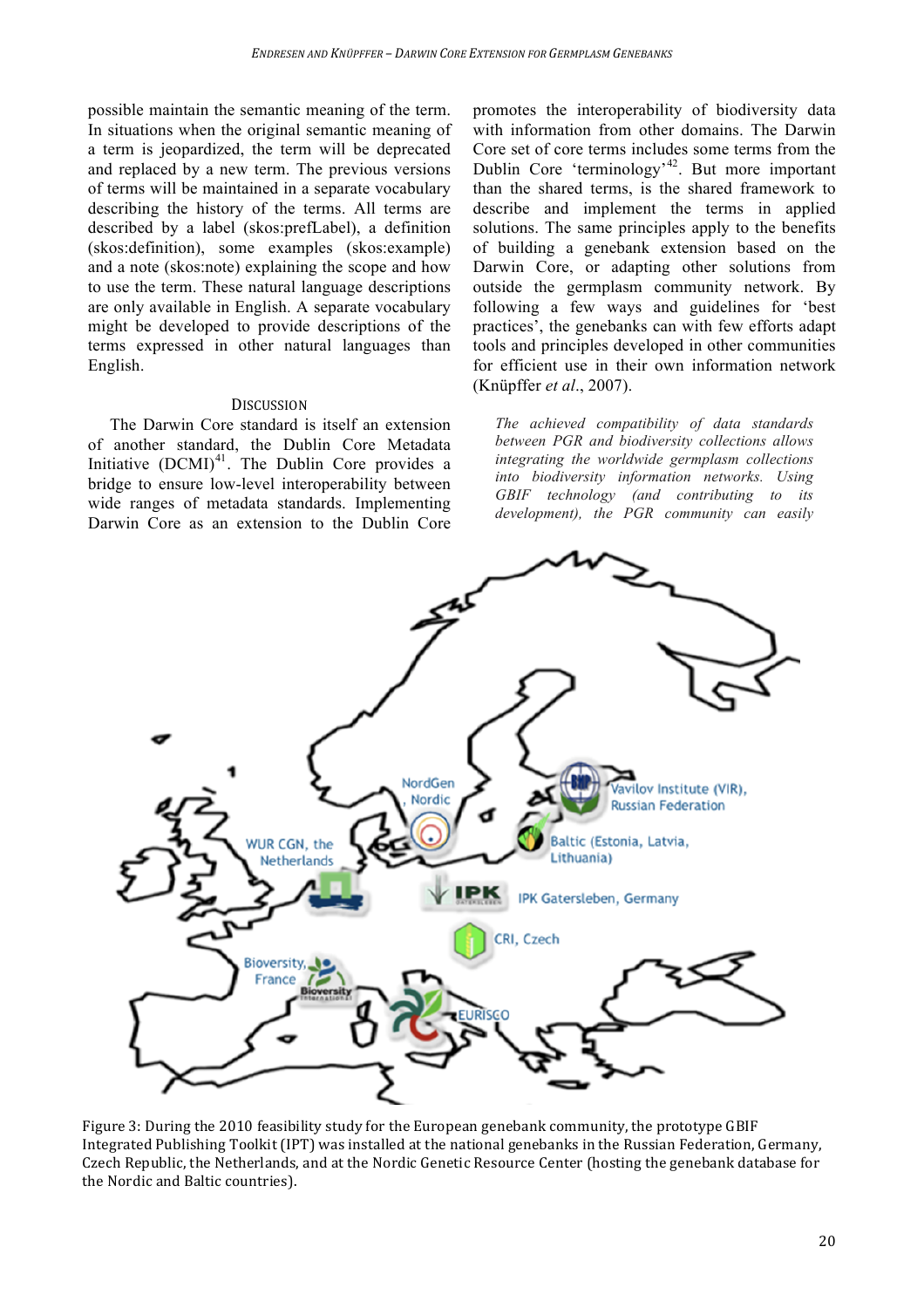*establish specific PGR information networks without creating its own technology* (Knüpffer *et al*., 2007:7).

By finding a few common ways and guidelines for 'best practices,' genebanks can with fewer efforts adapt tools and principles developed in other parts of their 'own' community for efficient use across the entire germplasm information network.

## *Automatic Data Exchange Mechanisms*

Many of the present data exchange mechanisms in use in the genebank community rely on laborious and repeated transformations of the original genebank data sets into the agreed standard formats. The genebanks in Europe regularly produce an updated subset from their information system complying with the EURISCO data exchange format (based on the Multi-Crop Passport Descriptors). Then the subset from each genebank in a country is combined into a so-called National Inventory and uploaded to the central EURISCO data portal (hosted by Bioversity International). The European Central Crop Databases (ECCDB) also request from each genebank to extract a similar subset from their information system.

Many ECCDBs ask for data on selected descriptors from the Bioversity Crop Descriptor lists in addition to the MCPD. The ECCDBs are limited in scope each to a different crop species and ask thus for a different set of additional crop-specific descriptors. While the EURISCO has implemented an online data upload tool to receive the updated national inventories, the updated subsets for the ECCDBs are often exchanged as email attachments. The CGIAR genebanks share similar subsets from their information systems with the System-wide Information Network for Genetic Resources (SINGER)43. The FAO WIEWS (World Information and Early Warning System on PGRFA)<sup>44</sup> also requests, on a regular basis, updated subsets from all genebanks worldwide. The requested format for these subsets is also roughly based on the MCPD standard. The record level data unit is however different, as WIEWS request metadata on stratified groups of genebank accessions, rather than the accession level data requested by EURISCO, ECCDBs and SINGER.

New data exchange mechanisms using web services have the potential to make all these aforementioned data exchange operations fully automatic. And with the new data provider toolkit software packages provided as an open source public

good from the Global Biodiversity Information Facility (GBIF), the required efforts to establish and maintain such fully automatic multi-purpose data flow pathways with web services are getting less demanding and becoming more low-tech to implement. The GBIF Integrated Publishing Toolkit (IPT) is the latest and most user-friendly software package for sharing biodiversity data sets (such as the genebank data sets). The Darwin Core extension for genebanks (DwC-germplasm) provides a necessary 'plug-in' to make the new GBIF IPT available for rational use in the genebank community. The genebank community was one of the first biodiversity information networks to develop this type of plug-in to start using the GBIF IPT. It is expected that the experiences from the development and implementation of the DwCgermplasm for the genebanks can provide some examples for other biodiversity information networks to study. With the following section, we aim to describe the steps to follow in order to develop a similar Darwin Core extension in other biodiversity information networks.

## *HOW TO Create a New Darwin Core Extension*

The development and implementation of the Darwin Core extension for germplasm can be used as an example for other biodiversity information communities to develop their own DwC extensions. The following steps have to be carried out:

- (1) The community needs to compile a consolidated list of terms to describe their data domain.
- (2) After finding agreement on the terms with the relevant stakeholders inside the relevant community, these terms should be harmonized and mapped to the standard Darwin Core terms<sup>45</sup>. New terms should only be defined for an extension if they are not already included in the standard core terms. Some of the descriptor terms implemented in a community may be similar to one of the core terms, but with a different formatting or a slightly different semantic meaning. Whenever possible, it is recommended to try to convert the data content for a community descriptor term to follow the definition of one of the standard DwC terms. If a new community term is defined that could have been converted to one of the existing DwC terms, interoperability with biodiversity data sets from other communities will be broken.
- (3) We recommended declaring new terms for your Darwin Core extension using the simple knowledge organization system (SKOS) and

<sup>43</sup> http://singer.cgiar.org/. 

<sup>44</sup> http://apps3.fao.org/wiews/wiews.jsp. 

 <sup>45</sup> http://rs.tdwg.org/dwc/terms/index.htm.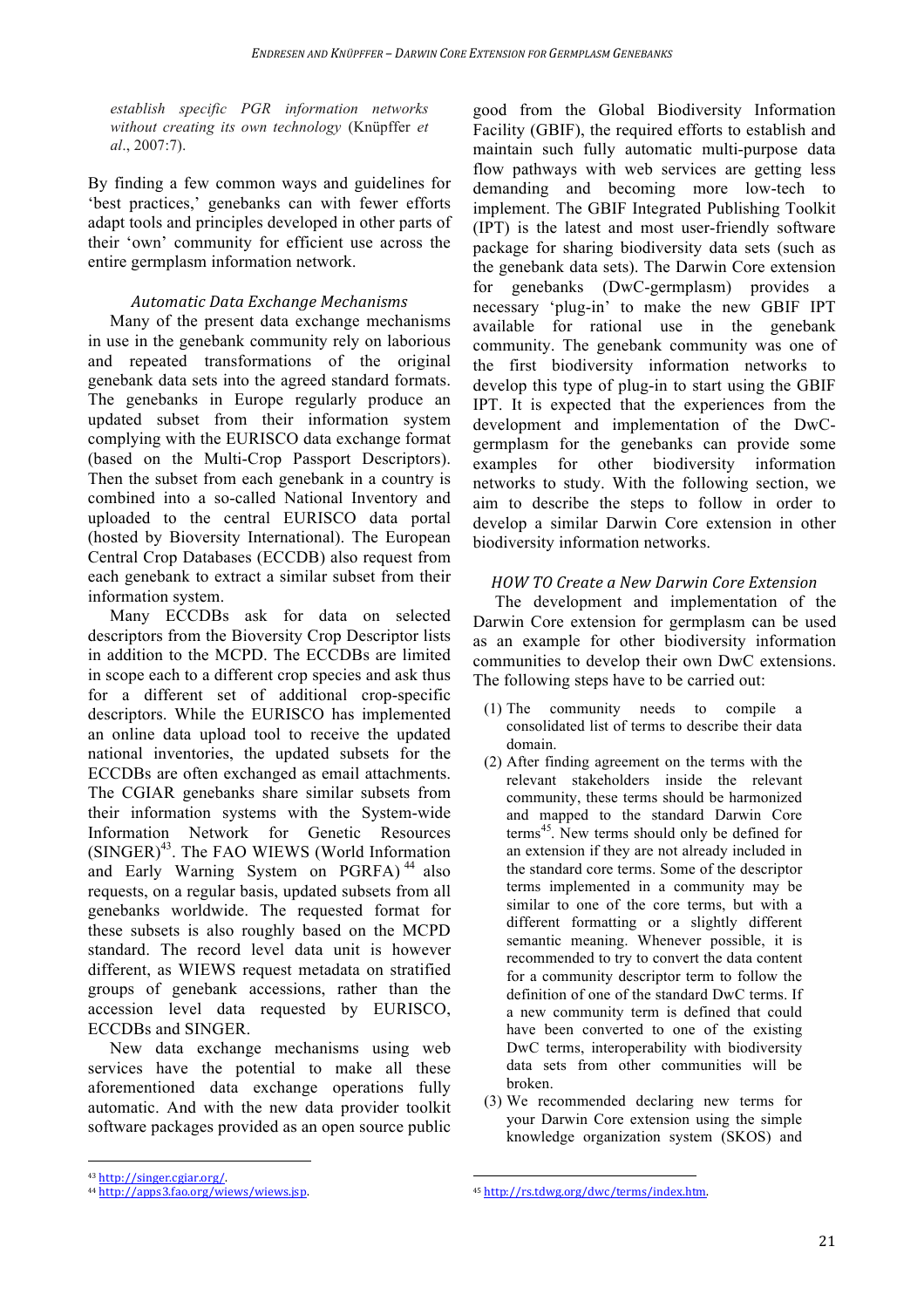the resource description framework (RDF/RDFS) vocabulary.

- (4) Darwin Core extensions and other community terminology vocabularies can be published at the GBIF Resources Registry<sup>46</sup>.
- (5) The next step is to create appropriate XML lists including your terms following the GBIF XML schema specifications for Darwin Core Archive extensions. When designing new DwC-A extensions you may mix and match terms from many different term vocabularies. The GBIF Vocabulary Server (Harman *et al*., 2009) provides a software tool to assist you with defining a correctly formatted DwC-A extension.
- (6) The final DwC-A extension must be loaded to the GBIF Resources Registry before it is available to software tools such as the GBIF Integrated Publishing Toolkit (IPT). You will (at least for now) need to contact the GBIF helpdesk (helpdesk@gbif.org) for assistance with loading your resources to the GBIF Resources Registry.

Please note that after publishing the DwC-A extension to the GBIF Resources Registry, any modifications to the extension (however minor) need to be released with a new version number. The recommendation for the release of new DwC-A extensions based on the DwC-germplasm terms is to include a postfix with the release date (e.g., "germplasm\_20120710.xml").

New terms and concepts should be developed in a collaborative manner allowing for feedback from your community. The Vocabulary Management Group (VoMaG) $47$  currently performs an evaluation of various software tools <sup>48</sup> to support the collaborative development of new terms including the Semantic MediaWiki<sup>49</sup>, ISOcat<sup>50</sup> and Drupalbased <sup>51</sup> tools. The ratified version for each vocabulary of terms for the description of biodiversity information resources can be registered and deposited at the GBIF Resources Registry. Darwin Core Archive extensions and controlled value vocabularies should be designed to re-use terms from one of the ratified and published flat vocabularies (RDF/SKOS) or from a published ontology (OWL). We also recommend here as a best practice guideline to re-use terms declared by a flat vocabulary when developing new biodiversity ontologies (OWL resources).

 

Because the genebank community already had established information standards, the development of a draft extension to the Darwin Core (DwCgermplasm), and the subsequent testing of the new prototype information publishing toolkit from GBIF (GBIF IPT), progressed quickly and with relatively few problems.

#### **Evaluation of the Updated GBIF IPT Version 2**

The experiences so far from testing the updated version 2 of the IPT are mostly positive. All the graphical features for visualization of the data sets were removed in this version. This simplification was one of the recommendations reported by the genebank feasibility study. This focus of the IPT on data publishing rather than visualization has resulted in substantially improved performance of the toolkit. The new version 2 has also removed the embedded internal database. As a result of this modification, the web services providing various query interfaces to the data sets shared by IPT have also been removed. In particular the web service interfaces providing access with the TAPIR protocol (TDWG access protocol for information retrieval) <sup>52</sup> (TDWG, 2010), and the OGC (open geospatial consortium) WFS (web feature service) were interesting APIs (application programming interfaces) to the underlying data. However, the simplicity of the IPT with a dedicated design for providing the Darwin Core Archive (DwC-A) datasharing format makes the IPT a lightweight and efficient software application. There are also other similar data publishing toolkits such as the TapirLink  $^{53}$  and BioCASE<sup>54</sup> that provide GBIFcompatible services for publishing biodiversity data sets.

### *Efficient Access to Distributed Germplasm Data Sets Stimulates Novel Uses*

Research integrating genebank passport data (georeferenced occurrence data for the original collecting site) with phenotypic measurements (characterization and evaluation data) and with ecoclimatic layers has opened new possibilities for a rational utilization of genebank materials (Bhullar *et al*., 2009; Endresen, 2010; Endresen *et al*., 2011; Bari *et al*., 2011; Endresen *et al*., 2012b) using the *Focused Identification of Germplasm Strategy* (FIGS) approach (Mackay and Street, 2004). The efficient application of the FIGS approach depends on the availability of germplasm passport and trait evaluation data. The analysis of gaps in the

<sup>46</sup> http://rs.gbif.org/terms/. 

<sup>47</sup> http://community.gbif.org/pg/groups/21382/vocabularymanagement/. 

<sup>48</sup> http://kos.gbif.org/. 

<sup>49</sup> http://semantic-mediawiki.org/. <sup>50</sup> http://www.isocat.org/. 

<sup>51</sup> http://drupal.org/. 

 <sup>52</sup> http://www.tdwg.org/activities/tapir/. 

<sup>53</sup> http://sourceforge.net/projects/digir/files/TapirLink/. 

<sup>54</sup> http://www.biocase.org/products/provider\_software/.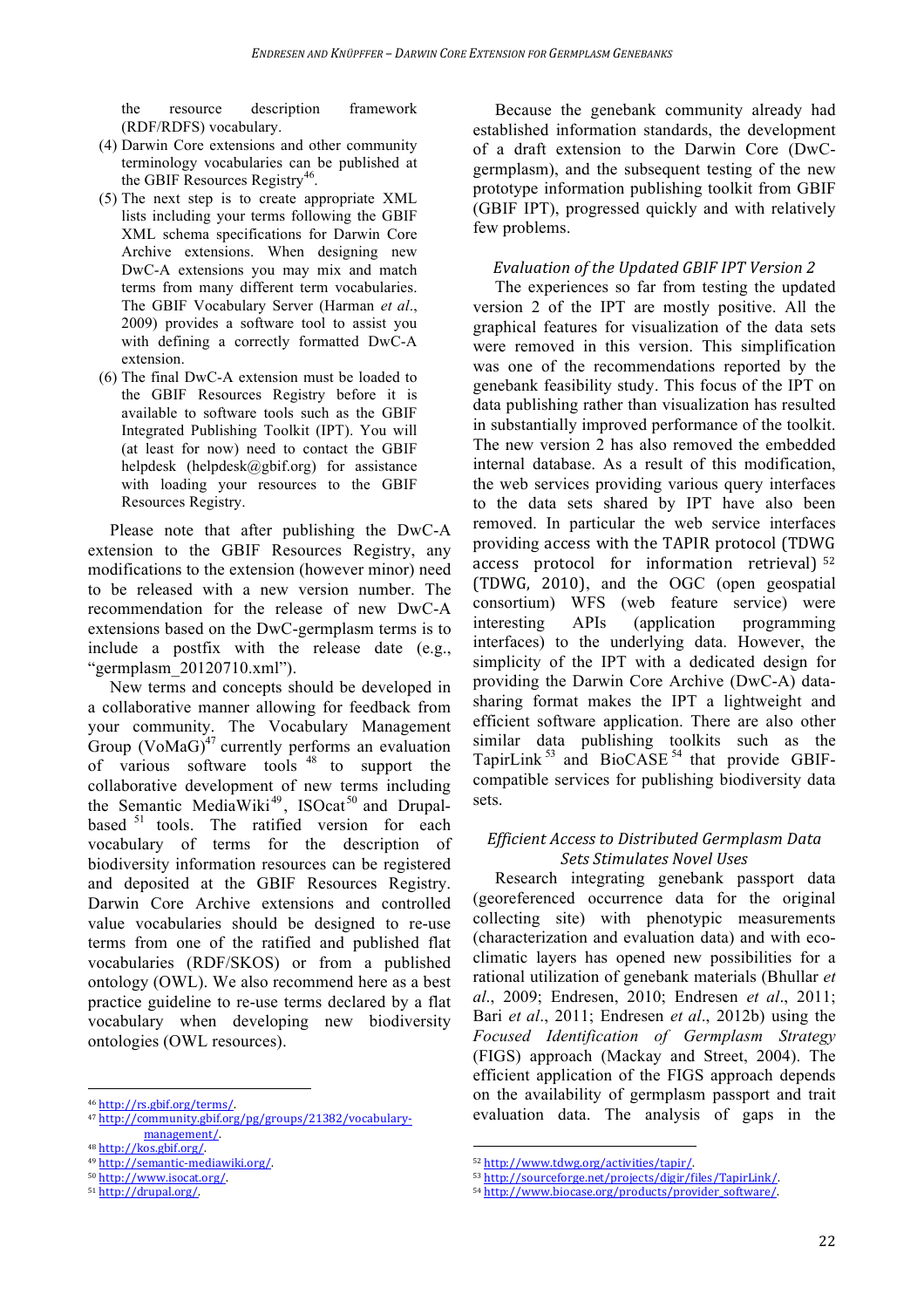genebank collections to guide the planning of rational germplasm collection expeditions to complement the genebank collections with novel and insufficiently sampled genetic diversity is also dependent on the availability of genebank passport data (Jarvis *et al*., 2003; 2005; 2009; Ramírez-Villegas *et al*., 2010). Such data analysis experiments to identify the ecological environment linked to a target trait property, or the genetic gaps of the genebank collections, will of course benefit from occurrence data on crop wild relatives provided from other communities. The value of external data from outside the genebank community, in such studies, strengthens the argument for the development of common semantic data standards (like the Darwin Core) and standardized data exchange protocols (such as the Darwin Core Archive format). Limited access to genebank accession-level information is a bottleneck to the efficient use of genebank material (FAO, 2010), as well as to the development of novel uses for the associated data. The authors of this manuscript propose the Darwin Core extension for genebanks and its implementation in the GBIF Integrated Publishing Toolkit (IPT) as a contribution for an upgrade of the current data exchange mechanism for genebank data sets.

## *Future Work*

After the first experiences with the deployment of the Darwin Core extension for genebanks, a useful next step will be to seek ratification of the extension as a TDWG standard. The genebank community has long and successful experience with the development and maintenance of descriptor standards, in particular through the work at Bioversity International (Bioversity International, 2007; Gotor *et al*., 2008). However, as discussed above, one of the major achievements with the DwC-germplasm is the interoperability with other biodiversity information standards and communities outside the genebank community. The ratification of genebank standards like the DwC-germplasm in TDWG will contribute to improved information interoperability.

The first version of the DwC-germplasm included the proposed EPGRIS3 descriptors for evaluation and characterization data. The sharing of trait data sets for germplasm has received renewed attention with the second report on the state of the world's plant genetic resources for food and agriculture (FAO, 2010). These descriptors need further work after the first experiences with the sharing of germplasm trait data sets.

The implementation during the last years of new international regulations for the sharing of benefits for the use of plant genetic resources prescribes the reporting of the distribution of seed samples (defined by the ITPGRFA, Annex 1). If the terms to describe and report these seed distributions are developed and included to the DwC-germplasm, then the GBIF IPT could be used to report seed distributions to the Governing Body of the ITPGRFA.

When germplasm data sets are published, the entities are almost exclusively identified using local identifiers. Often the institutes sharing these data sets are identified using institute codes from the FAO WIEWS (world information and early warning system) $55$ . The combination of the WIEWS institute code and the local identifier for entities (such as genebank accessions) are generally sufficient to ensure unique identification. One major concern with this practice is that the institution codes are not designed to be globally unique and persistent identifiers (PIDs). For a description of globally unique and persistent identifiers see Coyle (2006), Campbell (2007) and Richards *et al*. (2011). The required combination of the institute identifier and the local identifiers for distinct identification of entities is another major bottleneck for efficient use of information from the germplasm data sets published online today. The *GBIF data publishing framework task group* recommends the publication of biodiversity data sets as citable "data papers" and that each dataset is identified by a PID for consistent data citation (Moritz *et al*., 2011). The Dryad data repository provides a similar service where the data sets supporting published peer-review papers can be archived and provided with a DOI (digital object identifier) $56$  for consistent citation and persistent data availability (Greenberg *et al*., 2009; Michener *et al*., 2011). The persistent identification of data sets could become a major step towards consistent identification of entities in germplasm collections. However, we recommend that also the entities inside the germplasm data sets will be identified using PIDs. It is our opinion that the full potential of using the DwC-germplasm terms when publishing germplasm data sets will be limited without the use of PIDs for consistent identification of entities inside the data sets such as the genebank accessions. Efforts should further be made for the reuse of existing PIDs for such entities.

The Darwin Core extension for genebanks was developed as a flat vocabulary of basic terms. This vocabulary is declared using RDF/SKOS and

<sup>55</sup> http://apps3.fao.org/wiews/institute\_query.htm?i\_l=EN. 

<sup>56</sup> http://www.doi.org/.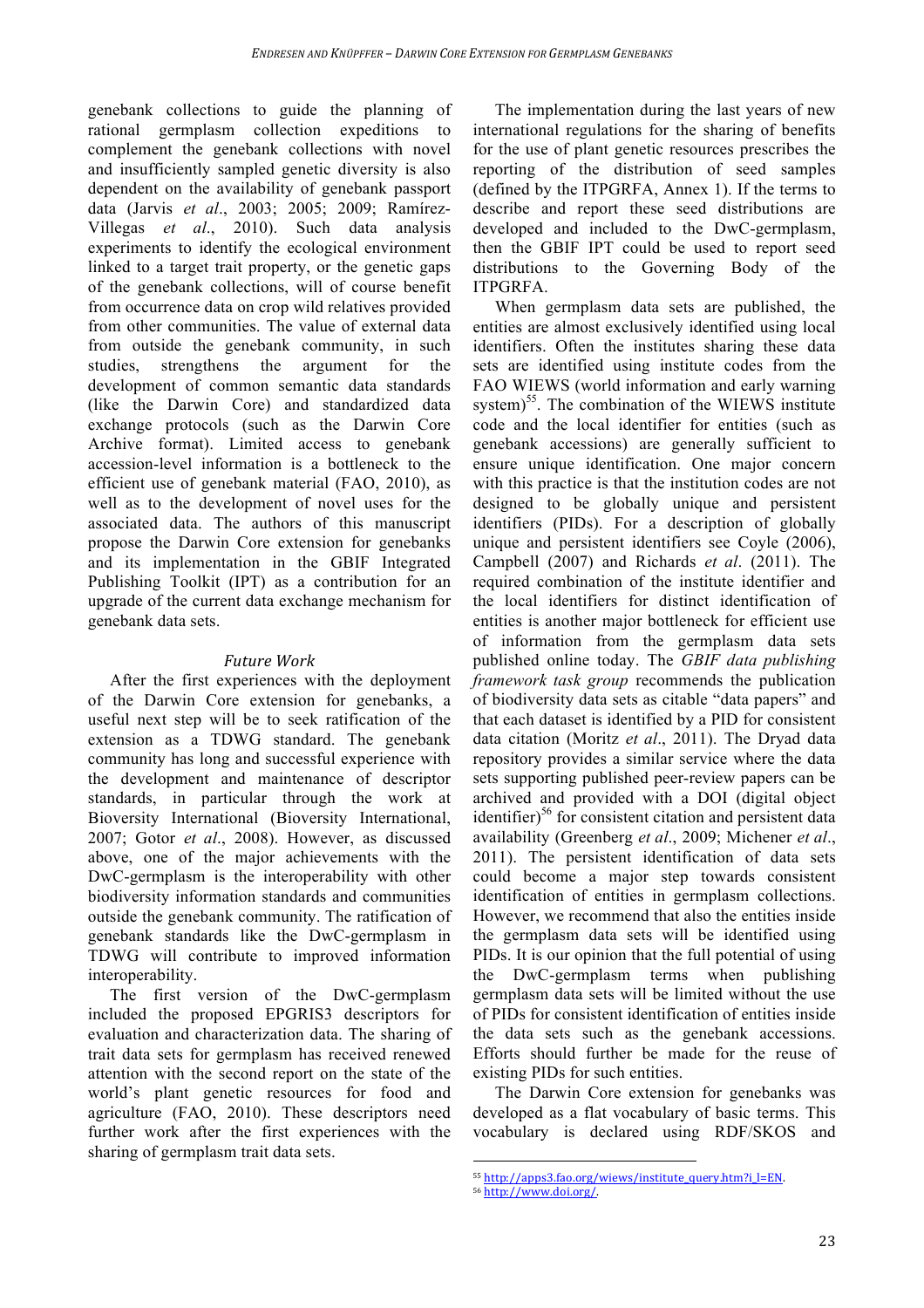declare only very limited formal semantics for the germplasm terms. Further declarations of formal semantics using the web ontology language (OWL) would improve the interoperability of the germplasm terms in relation to other ontologies declared using OWL. Ontologies declared using OWL provides formal logic constructs that enable logical inferencing. Machine reasoning is a powerful tool in knowledge integration that can give rise to new, inferred knowledge (Allemang and Hendler, 2008). We recommend here the OWL ontology developed as a complement to the flat list of germplasm terms and not as a replacement for the flat RDF/SKOS vocabulary. We recommend here as a best practice guideline to maintain the terms as a flat (SKOS) vocabulary to maximize the potential for reuse of the terms and that multiple OWL ontologies based on the same terms can efficiently be developed for different purposes. We recommend a flexible governance model allowing for differing ontological views to be expressed while reusing the same terms.

#### CONCLUSIONS

The Darwin Core germplasm extension provides access to the GBIF bioinformatics infrastructure, including the GBIF Integrated Publishing Toolkit (IPT). Using the GBIF IPT and the Darwin Core germplasm extension, genebanks can now share germplasm data sets with each other. This new data exchange mechanism will make the development of distributed germplasm information networks easier. The DwC germplasm extension also provides a frame for implementing a standardized process of data exchange. Implementation of general biodiversity information standards and toolkits will ensure the interoperability of genebank data sets with other biodiversity data sets.

#### ACKNOWLEDGMENTS

Thanks for help and support from colleagues of the GBIF secretariat, GBIF network participants, BioCASE team, DiGIR team, TDWG community, Bioversity International, Nordic Genetic Resource Center, EURISCO participants, EPGRIS3 members, and the ECPGR Documentation and Information Network Coordinating Group. The mapping of MCPD to ABCD was carried out in collaboration with Walter Berendsohn and Javier de la Torre and their colleagues from the Botanical Garden and Botanical Museum Berlin-Dahlem, Germany. John Wieczorek and the other members of the Darwin Core task force provided advice and support during the development of the genebank extension to Darwin Core. Tim Robertson, Markus Döring, José Cuadra, Vishwas Chavan and Samy Gaiji at the

GBIF secretariat provided support and assistance with the deployment of the DwC-germplasm in the GBIF IPT software. Kehan Harman provided valuable feedback regarding the GBIF Vocabulary Server. Theo van Hintum was the driving force with the development of the trait descriptors for the EPGRIS3 activity and provided important feedback and discussion leading to the DwC-germplasm vocabulary. The EURISCO secretariat and colleagues at the Nordic Genetic Resources Center including Jonas Nordling and at Bioversity International including Elizabeth Arnaud, Sónia Dias, Milko Škofič, and Michael Mackay provided assistance with the development of the DwCgermplasm and with the feasibility study to deploy the GBIF IPT for the first European genebanks. Thanks to Markus Oppermann (IPK Gatersleben) for providing feedback to the manuscript. Many thanks for valuable suggestions and corrections provided by the reviewers.

#### **REFERENCES**

- Allemang, D. and J. Hendler (2008). Semantic web for the working ontologist. Effective modeling in RDFS and OWL. Morgan Kaufmann Publishers, Burlington, MA, USA. ISBN: 978-0-12-373556-0.
- Ashburner, M., C.A. Ball, J.A. Blake, D. Botstein, H. Butler, J.M. Cherry, A.P. Davis, K. Dolinski, S.S. Dwight, J.T. Eppig, M.A. Harris, D.P. Hill, L. Issel-Tarver, A. Kasarskis, S. Lewis, J.C. Matese, J.E. Richardson, M. Ringwald, G.M. Rubin, and G. Sherlock (2000). Gene Ontology: tool for the unification of biology. Nature Genetics 25(1): 25–29. DOI: 10.1038/75556
- Ayling, S., M. Ferguson, S. Rounsley, and P. Kulakow (2012). Information resources for cassava research and breeding. Tropical Plant Biology 5(1): 140-151. DOI: 10.1007/s12042-012-9093-x
- Bareš, I. (ed.) (1974). *Shirokiy unifitsirovannyy klassifikator SEV i Mezhdunarodnyy klassifikator SEV roda Triticum* [The international COMECON list of descriptors for the genus *Triticum* L.] Institut Genetiki i Selektsii, Praga-Ruzyne, Czech Republic.
- Bari, A. K., Street, M. Mackay, D.T.F. Endresen, E. De Pauw, and A. Amri (2011). Focused identification of germplasm strategy (FIGS) detects wheat stem rust resistance linked to environmental variables. Genetic Resources and Crop Evolution (Published Online 3 December 2011). DOI: 10.1007/s10722-011-9775-5
- Berendsohn, W.G. (2002). BioCASE A biological collection access service for Europe. Alliance News  $29(6): 6-7.$
- Berendsohn, W.G. (ed.) (2005). ABCD Schema Task group on access to biological collection data, [Online]. Botanic Garden and Botanical Museum Berlin-Dahlem, Freie Universität Berlin, Germany<sup>57</sup>.

<sup>57</sup> http://www.bgbm.org/TDWG/CODATA/default.htm.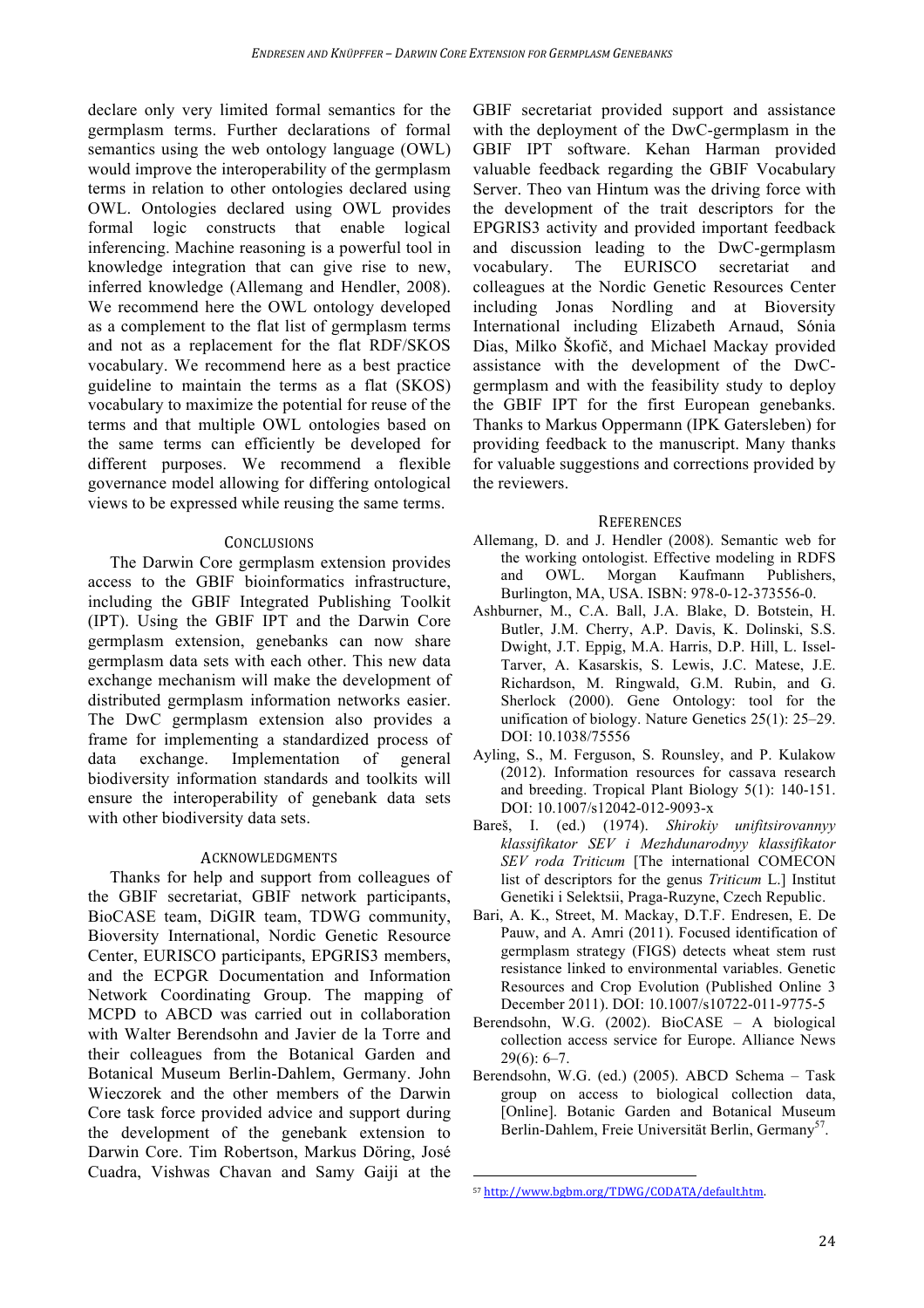- Berendsohn, W. and H. Knüpffer (2006). Draft mapping of EURISCO descriptors to ABCD 2.06, [Online]. Published online by the Botanic Garden and Botanical Museum Berlin-Dahlem, Freie Universität Berlin, Germany<sup>58</sup>.
- Bhullar, N.K., K. Street, M. Mackay, N. Yahiaoui, and B. Keller (2009). Unlocking wheat genetic resources for the molecular identification of previously undescribed functional alleles at the *Pm3* resistance locus. PNAS 106(23): 9519-9524. DOI: 10.1073/pnas.0904152106
- Bioversity International (2007). Guidelines for the development of crop descriptor lists. Bioversity Technical Bulletin Series. Bioversity International, Rome, Italy. xii+72pp. ISBN: 978-92-9043-792-1.
- Brickley, D., R.V. Guha, and B. McBride (2004). RDF vocabulary description language 1.0: RDF schema. W3C recommendation 10 February 2004<sup>59</sup>.
- Bruskiewich, R., G. Davenport, T. Hazekamp, T. Metz, M. Ruiz, R. Simon, M. Takeya, J. Lee, M. Senger, G. McLaren, and T. van Hintum (2006). The Generation Challenge Programme (GCP): Standards for crop data. OMICS, A Journal of Integrative Biology 10(2): 215–219. DOI: 10.1089/omi.2006.10.215
- Bruskiewich, R., M. Senger, G. Davenport, M. Ruiz, M. Rouard, T. Hazekamp, M. Takeya, K. Doi, K. Satoh, M. Costa, R. Simon, J. Balaji, A. Akintunde, R. Mauleon, S. Wanchana, T. Shah, M. Anacleto, A. Portugal, V.J. Ulat, S. Thongjuea, K. Braak, S. Ritter, A. Dereeper, M. Skofic, E. Rojas, N. Martins, G. Pappas, R. Alamban, R. Almodiel, L.H. Barboza, J. Detras, K. Manansala, M.J. Mendoza, J. Morales, B. Peralta, R. Valerio, Y. Zhang, S. Gregorio, J. Hermocilla, M. Echavez, J.M. Yap, A. Farmer, G. Schiltz, J. Lee, T. Casstevens, P. Jaiswal, A. Meintjes, M. Wilkinson, B. Good, J. Wagner, J. Morris, D. Marshall, A. Collins, S. Kikuchi, T. Metz, G. McLaren, and T. van Hintum (2008). The Generation Challenge Programme platform: Semantic standards and workbench for crop science. International Journal of Plant Genetics 2008, Article ID 369601, 6 pp. DOI: 10.1155/2008/369601
- Campbell, D. (2007). Identifying the identifiers. *In*: Sutton, S.A., A.S. Chaudhry, and C. Khoo (eds). *Proceedings of the international conference on Dublin Core and metadata applications (DC 2007).* Dublin Core Metadata Initiative and National Library Board Singapore. ISBN: 9789810587963<sup>60</sup>.
- Catapano T., D. Hobern, H. Lapp, R.A. Morris, N. Morrison, N. Noy, M. Schildhauer, and D. Thau (2011). Recommendations for the use of knowledge organization systems by GBIF. Released on 4 February 2011. Global Biodiversity Information Facility (GBIF), Copenhagen, Denmark<sup>6</sup>
- Coyle, K. (2006). Identifiers: Unique, persistent. Journal of Academic Librarianship 32(4): 428–431. DOI: 10.1016/j.acalib.2006.04.004
- Cryer P., R. Hyam, C. Miller, N. Nicolson, É. Ó Tuama, R. Page, J. Rees, G. Riccardi, K. Richards, and R. White (2010). Adoption of persistent identifiers for biodiversity informatics: Recommendations of the GBIF LSID GUID task group, 6. November 2009. Global Biodiversity Information Facility (GBIF), Copenhagen, Denmark (version 1.1, last updated 21 Jan 2010) $^{62}$ .
- Darwin Core Task Group (2009a). Darwin Core [Online]. Contributors: Wieczorek, J., M Döring, R. De Giovanni, T. Robertson, and D. Vieglais. Biodiversity Information Standards (TDWG)<sup>63</sup>.
- Darwin Core Task Group (2009b). Darwin Core Text Guide [Online]. Contributors: Robertson, T., M. Döring, J. Wieczorek, R. De Giovanni, and D. Vieglais<sup>64</sup>.
- Dias, S., M.E. Dulloo, and E. Arnaud (2012). The role of EURISCO in promoting use of agricultural biodiversity. pp. 270–277. *In*: Maxted, N., M.E. Dulloo, B.V. Ford-Lloyd, L. Frese, J. Iriondo, and M.A.A. Pinheiro de Carvalho (eds). Agrobiodiversity Conservation: Securing the diversity of crop wild relatives and landraces. CABI, Wallingford, UK. ISBN: 978-1-84593-851-2.
- Dragavtsev, V., L. Gorbatenko, L. Bagmet, and V. Funtova (compilers) (1999). *Delectus Seminum*, 1999–2004. The N.I. Vavilov All-Russian Scientific Research Institute of Plant Industry (VIR), St. Petersburg, Russia.
- Döring M., T. Robertson, and D. Remsen (2011). Darwin Core archive format, reference guide to the XML descriptor file. Global Biodiversity Information Facility (GBIF), Copenhagen, Denmark. 16 pp<sup>65</sup>.
- Endresen, D.T.F. (2010). Predictive association between trait data and ecogeographic data for Nordic barley landraces. Crop Science 50(6): 2418-2430. DOI: 10.2135/cropsci2010.03.0174
- Endresen, D.T.F., J. Bäckman, H. Knüpffer, and S. Gaiji (2006). Exchange of germplasm datasets with PyWrapper/BioCASE. p. 8. *In*: Belbin, L., A. Rissoné, and A. Weitzman (eds). *Proceedings of TDWG (2006), St. Louis, MI, USA*. Taxonomic Databases Working Group (TDWG). ISBN: 1- 930723-56-3*<sup>66</sup>*.
- Endresen, D.T.F., S. Gaiji, and T. Robertson (2009). DarwinCore germplasm extension and deployment in the GBIF infrastructure. p. 78. *In*: Weitzman, A.L. (ed). *Proceedings of TDWG (2009), Montpellier, France*. Biodiversity Information Standards  $(TDWG)^{67}$ .

 

<sup>65</sup> http://www.gbif.org/orc/?doc\_id=2819&l=en. 

 58

http://www.bgbm.org/tdwg/codata/schema/Mappings/EURISCO-2-ABCD.pdf. 

<sup>59</sup> http://www.w3.org/TR/2004/REC-rdf-schema-20040210/. 

<sup>60</sup> http://dcpapers.dublincore.org/ojs/pubs/article/view/868. 

<sup>61</sup> http://www.gbif.org/orc/?doc\_id=2942&l=en. 

<sup>62</sup> http://www.gbif.org/orc/?doc\_id=2956&l=en. 

<sup>63</sup> http://rs.tdwg.org/dwc/. 

<sup>64</sup> http://rs.tdwg.org/dwc/terms/guides/text/index.htm. 

<sup>66</sup> http://www.tdwg.org/proceedings/article/view/64.

<sup>67</sup> http://www.tdwg.org/proceedings/article/view/464.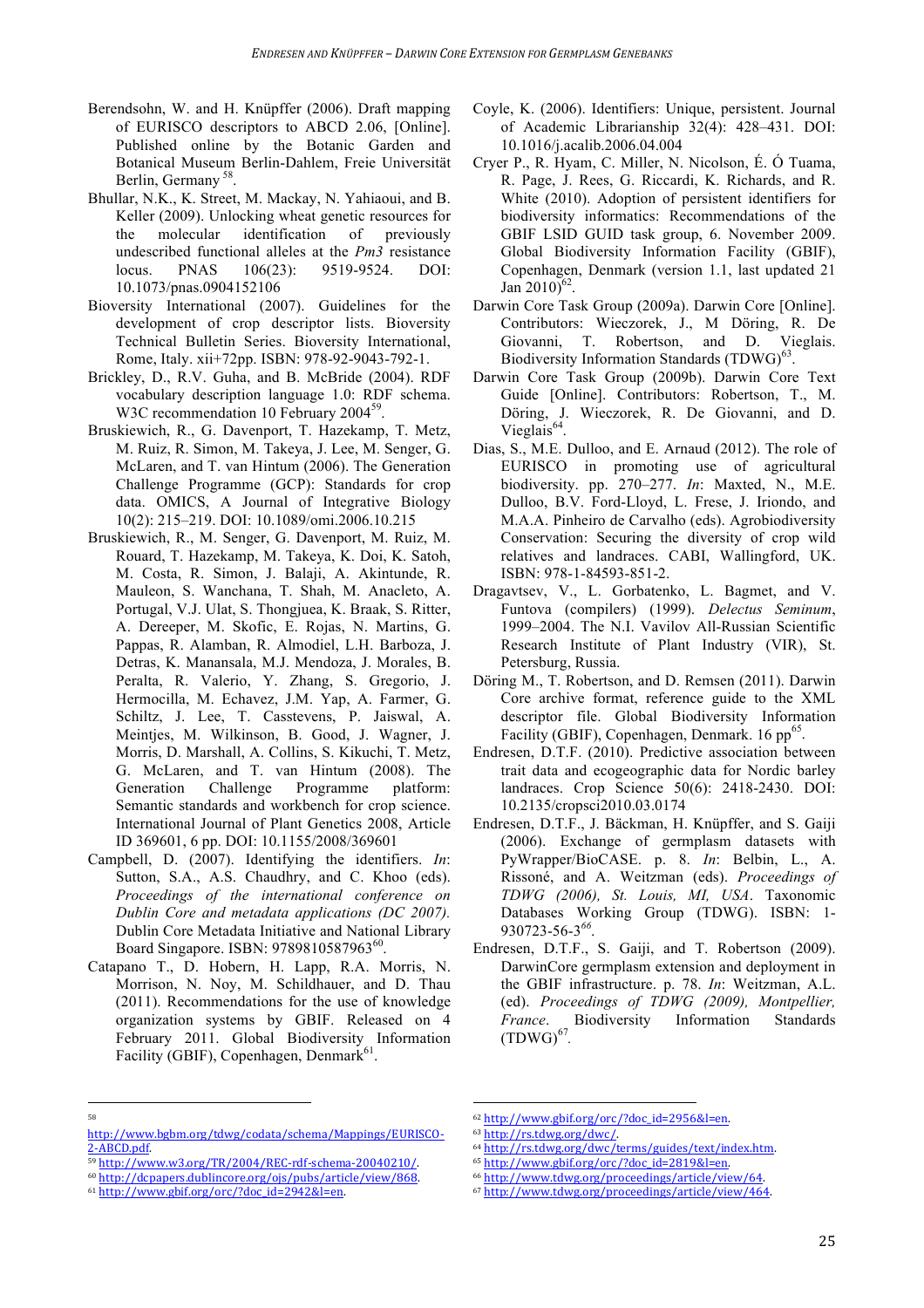- Endresen, D.T.F., É. Ó Tuama, and D. Remsen (2012a). Biodiversity knowledge organization system: Proposed architecture. [Technical report]<sup>68</sup>.
- Endresen, D.T.F., K. Street, M. Mackay, A. Bari, and E. De Pauw (2011). Predictive association between biotic stress traits and eco-geographic data for wheat and barley landraces. Crop Science 51(5): 2036– 2055. DOI: 10.2135/cropsci2010.12.0717
- Endresen, D.T.F., K. Street, M. Mackay, A. Bari, A. Amri, E. De Pauw, K. Nazari, and A. Yahyaoui (2012b). Sources of resistance to stem rust (Ug99) in bread wheat and durum wheat identified using focused identification of germplasm strategy (FIGS). Crop Science 52(2): 764–773. DOI: 10.2135/cropsci2011.08.0427
- EURISCO (2002). EURISCO uploading mechanism Technical notes, Draft July 4,  $2002^{69}$ .
- EURISCO (2003). EPGRIS final meeting. 11–13 September 2003, Prague, Czech Republic. PGR Documentation and Information in Europe. Towards a sustainable and user-oriented information infrastructure. Conference report. International Plant Genetic Resources Institute (IPGRI), Rome, Italy.
- EURISCO (2012). Descriptors for uploading information from National Inventories to  $EURISCO^{70}$
- FAO (2009). International Treaty on Plant Genetic Resources for Food and Agriculture (ITPGRFA). Food and Agriculture Organization of the United Nations (FAO), Rome, Italy. Second edition<sup>71</sup>
- FAO (2010). The second report on the state of the world's plant genetic resources for food and agriculture. Commission on Genetic Resources for Food and Agriculture (CGRFA), Food and Agriculture Organization of the United Nations (FAO), Rome, Italy. ISBN 978-92-5-106534-1<sup>72</sup>.
- FAO/Bioversity (2012). FAO/Bioversity multi-crop passport descriptors v.2. Edited by Alercia, A., S. Diulgheroff, and M. Mackay. Food and Agriculture Organization of the United Nations (FAO) and Bioversity International, Rome, Italy.
- FAO/IPGRI (2001). FAO/IPGRI multi-crop passport descriptors, December 2001. Edited by Alercia, A., S. Diulgheroff, and T. Metz. Food and Agriculture Organization of the United Nations (FAO) and International Plant Genetic Resources Institute (IPGRI), Rome, Italy<sup>73</sup>.
- Fegraus, E.H., S. Andelman, M.B. Jones, and M. Schildhauer (2005). Maximizing the value of ecological data with structured metadata: an introduction to ecological metadata language (EML) and principles for metadata creation. Bulletin of the

<sup>68</sup> http://community.gbif.org/pg/file/read/21582/. 

 

69

Ecological Society of America 86(3): 158–168. DOI: 10.1890/0012-

9623(2005)86[158:MTVOED]2.0.CO;2

- Finlay, K.W. and F. Konzak (1970). Information storage and retrieval. pp. 461–465. *In*: Frankel, O.H. and E. Bennett (eds). Genetic resources in plants – Their exploration and conservation. IBP Handbook No 11. International Biological Programme, London, UK.
- Gaiji, S., S. Dias, D.T.F. Endresen, and T. Franco (2008). *Desarrollo de un sistema global de información a nivel de accesiones en apoyo al Tratado Internacional sobre los Recursos Fitogenéticos para la Alimentación y la Agricultura* [Building a global accession level information system in support of the International Treaty on Plant Genetic Resources for Food and Agriculture – ways forward in the Americas]. *Recursos Naturales y Ambiente* 53: 126–  $135^{74}$ .
- Gaiji, S., D.T.F. Endresen, J. Nordling, S. Dias, and E. Arnaud (2010). Beyond Darwin Core: Challenges in mobilizing richer content. pp. 15–16. *In:* Weitzman, A.L. (ed). *Proceedings of TDWG (2010), Woods Hole Massachusetts, USA.* Biodiversity Information Standards (TDWG)*<sup>75</sup>*.
- GBIF (2001). Executive Summary of the 1st Meeting of the Governing Board of the Global Biodiversity Information Facility (GBIF)<sup>76</sup>.
- Gotor, E., A. Alercia, V. Ramanatha Rao, J. Watts, and F. Caracciolo (2008). The scientific information activity of Bioversity International: the descriptor lists. Genetic Resources and Crop Evolution 55(5): 757– 772. DOI: 10.1007/s10722-008-9342-x
- Greenberg, J., H.C. White, S. Carrier, and R. Scherle (2009). A metadata best practice for a scientific data repository. Journal of Library Metadata 9(3–4): 194– 212. DOI: 10.1080/19386380903405090
- Harman, K.T., R. Hyam, and D.P. Remsen (2009). Vocabularies – managing them. p. 10. *In:* Weitzman, A.L. (ed). *Proceedings of TDWG (2009), Montpellier, France.* Biodiversity Information Standards  $(TDWG)^{77}$ .
- Hazekamp, T., J. Serwiński, and A. Alercia (1997). Appendix II. Multi-crop passport descriptors (final version). pp. 97–90. *In*: Lipman, E., M.W.M. Jongen, Th.J.L. van Hintum, T. Grass, and L. Maggioni (eds). Central crop databases: Tools for plant genetic resources management. International Plant Genetic Resources Institute (IPGRI), Rome, Italy and Centre for Genetic Resources (CGN), Wageningen, Netherlands. ISBN 92-9043-320-5.

 

http://eurisco.ecpgr.org/fileadmin/www.eurisco.org/Document\_Re pository/National\_Inventory\_and\_EURISCO/epgris\_uploading\_mech anism.pdf. 70

http://www.ecpgr.cgiar.org/fileadmin/www.ecpgr.cgiar.org/MISC/ EURISCO\_Descriptors.pdf. 

<sup>71</sup> http://www.planttreaty.org. 

<sup>72</sup> http://www.fao.org/docrep/013/i1500e/i1500e00.htm. 

<sup>73</sup> http://apps3.fao.org/wiews/mcpd/MCPD\_Dec2001\_EN.pdf. 

http://web.catie.ac.cr/informacion/RFCA/rev53/rna53\_p126\_135. pdf. 75

http://www.tdwg.org/fileadmin/2010conference/documents/Prov isional\_Proceedings\_of\_TDWG\_2010.pdf. 

<sup>76</sup> http://www.gbif.org/governance/governing-board/governingboard-meetings/gb1/. 

<sup>77</sup> http://www.tdwg.org/proceedings/article/view/605.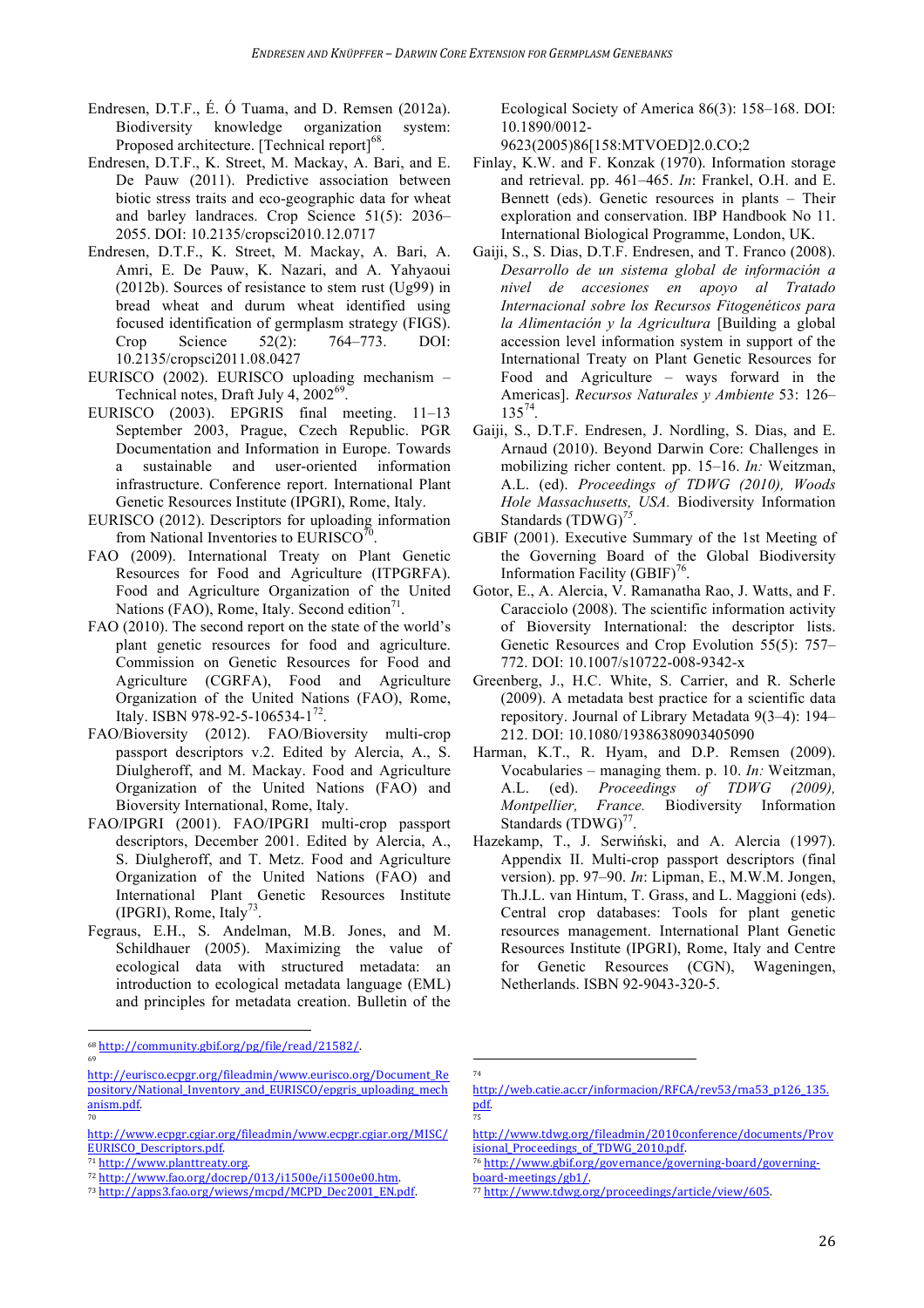- Hershey, C.H. (2011). Test new genetic resources portal: contribute to its evolution. FAO Plant Breeding Newsletter 220: 1.01<sup>78</sup>.
- Heywood, V.H. (1964). Some aspects of seed lists and taxonomy. Taxon 13(3): 94–95.
- IBPGR (1976). First report of the advisory committee on the genetic resources communication, information and documentation system (GR/CIDS). International Board for Plant Genetic Resources (IBPGR), Rome, Italy. AGPE:IBPGR/76/7.
- IBPGR (1977). Descriptors for the cultivated potato and for the maintenance and distribution of germplasm collections. International Board for Plant Genetic Resources (IBPGR), Rome, Italy.
- IBPGR (1978). Descriptors for wheat and *Aegilops*: a minimum list. International Board for Plant Genetic Resources (IBPGR), Rome, Italy.
- IPGRI (2001). European PGR information infra-structure. Newsletter for Europe 22:  $5^{79}$ .
- IPGRI (2002). EPGRIS entering its third and final year. EURISCO and central crop databases. Newsletter for Europe  $25:5^{80}$ .
- IPGRI (2003). Final EPGRIS conference and ECP/GR documentation and information network meeting. Newsletter for Europe 27:  $4^{81}$ .
- Jarvis, A., M.E. Ferguson, D.E. Williams, L. Guarino, P.G. Jones, H.T. Stalker, J.F.M. Valls, R.N. Pittman, C.E. Simpson, and P. Bramel (2003). Biogeography of wild *Arachis*: Assessing conservation status and setting future priorities. Crop Science 43(3): 1100– 1108. DOI: 10.2135/cropsci2003.1100
- Jarvis, A., J. Ramirez, N. Castañeda, S. Gaiji, L. Guarino, H. Tobón, and D. Amariles (2009). Value of a coordinate: Geographic analysis of agricultural biodiversity. pp. 6–7 *In*: Weitzman, A.L. (ed). *Proceedings of TDWG (2009), Montpellier, France.* Biodiversity Information Standards (TDWG)*<sup>82</sup>*.
- Jarvis, A., K. Williams, D. Williams, L. Guarino, P.J. Caballero, and G. Mottram (2005). Use of GIS for optimizing a collecting mission for rare wild pepper (*Capsicum flexuosum* Sendtn.) in Paraguay. Genetic Resources and Crop Evolution 52(6): 671–682. DOI: 10.1007/s10722-003-6020-x
- Jaiswal, P., S. Avraham, K. Ilic, E.A. Kellogg, S. McCouch, A. Pujar, L. Reiser, S.Y. Rhee, M.M. Sachs, M. Schaeffer, L. Stein, P. Stevens, L. Vincent, D Ware, and F. Zapata (2005). Plant Ontology (PO): a controlled vocabulary of plant structures and growth stages. Comparative and Functional Genomics 6(7–8): 388–397. DOI: 10.1002/cfg.496

 

79

80

- Jaiswal, P., D. Ware, J. Ni, K. Chang, W. Zhao, S. Schmidt, X. Pan, K. Clark, L. Teytelman, S. Cartinhour, L. Stein, and S. McCouch (2002). Gramene: development and integration of trait and gene ontologies for rice. Comparative and Functional Genomics 3(2): 132–136. DOI: 10.1002/cfg.156
- Jones M.B., N. Bertrand, J. Holetschek, V. Hutchison, B.C.-J. Ko, A. Suarez-Mayorga, M. Meaux, W. Ulate, D. Watts, T. Robertson, and É. Ó Tuama (2009). Report of the GBIF metadata implementation framework task group (MIFTG). September 15, 2009. Global Biodiversity Information Facility  $(GBIF)$ , Copenhagen $83$ .
- Kendall E., T. Baker, and A. Miles (2008). Principles of good practice for managing RDF vocabularies and OWL ontologies. W3C editor's draft 16 March 2008 [Published online] $84$ .
- Khoury, C., B. Laliberté, and L. Guarino (2010). Trends in *ex situ* conservation of plant genetic resources: a review of global crop and regional conservation strategies. Genetic Resources and Crop Evolution 57(4): 625–639. DOI: 10.1007/s10722-010-9534-z
- Knüpffer, H. (1983). *Computer in genbanken – eine übersicht*. *Kulturpflanze* 31(1): 77–143. DOI: 10.1007/BF02000699
- Knüpffer, H. (1995). Central crop databases. pp. 51–62. *In*: Hintum, Th.J.L. van, M.W.M. Jongen, and T. Hazekamp (eds). Standardization in plant genetic resources documentation. Centre for Genetic Resources (CGN), Wageningen, Netherlands.
- Knüpffer, H., N. Biermann, D.T. Endresen, P. Kolasiński, W. Podyma, and J. de la Torre (2004). Genebanks as GBIF data providers – first experiences. *In*: *Proceedings of TDWG (2004), Christchurch, New Zealand*. Taxonomic Databases Working Group  $(TDWG)^{85}$ .
- Knüpffer, H., D.T.F. Endresen, I. Faberová, and S. Gaiji (2007). Integrating genebanks into biodiversity information networks. *In*: *Proceedings, 18th EUCARPIA Genetic Resources Section Meeting: Plant Genetic Resources and their Exploitation in the Plant Breeding for Food and Agriculture, Piešťany, Slovak Republic, May 23–26, 2007.*
- Konzak, C.F., and B. Sigurbjörnsson (1966). International cooperation in standardization of procedures in crop research data recording. Fifth Yugoslav Symposium on Research in Wheat. Contemporary Agriculture 11–12: 691–696.
- Lapp, H., R.A. Morris, T. Catapano, D. Hobern, and N. Morrison (2011). Organizing our knowledge of biodiversity. Bulletin of the American Society for Information Science and Technology 37(4): 38-42. DOI: 10.1002/bult.2011.1720370411
- Lipman, E., M.W.M. Jongen, Th.J.L. van Hintum, T. Grass, and L. Maggioni (eds.) (1997). Central crop

 

<sup>78</sup> http://www.fao.org/ag/agp/agpc/doc/services/pbn/pbn-220.htm.

http://www.bioversityinternational.org/nc/publications/publicatio n/issue/newsletter\_for\_europe-24.html. 

http://www.bioversityinternational.org/nc/publications/publicatio n/issue/newsletter\_for\_europe-21.html. 81

http://www.bioversityinternational.org/nc/publications/publicatio n/issue/newsletter\_for\_europe-19.html. 

<sup>82</sup> http://www.tdwg.org/proceedings/article/view/555. 

http://imsgbif.gbif.org/CMS\_NEW/get\_file.php?FILE=2d85d0e8c76 408129024c09aa072d6. 

<sup>84</sup> http://www.w3.org/2006/07/SWD/Vocab/principles. 85

http://www.nhm.ac.uk/hosted\_sites/tdwg/2004meet/TDWG\_2004.htm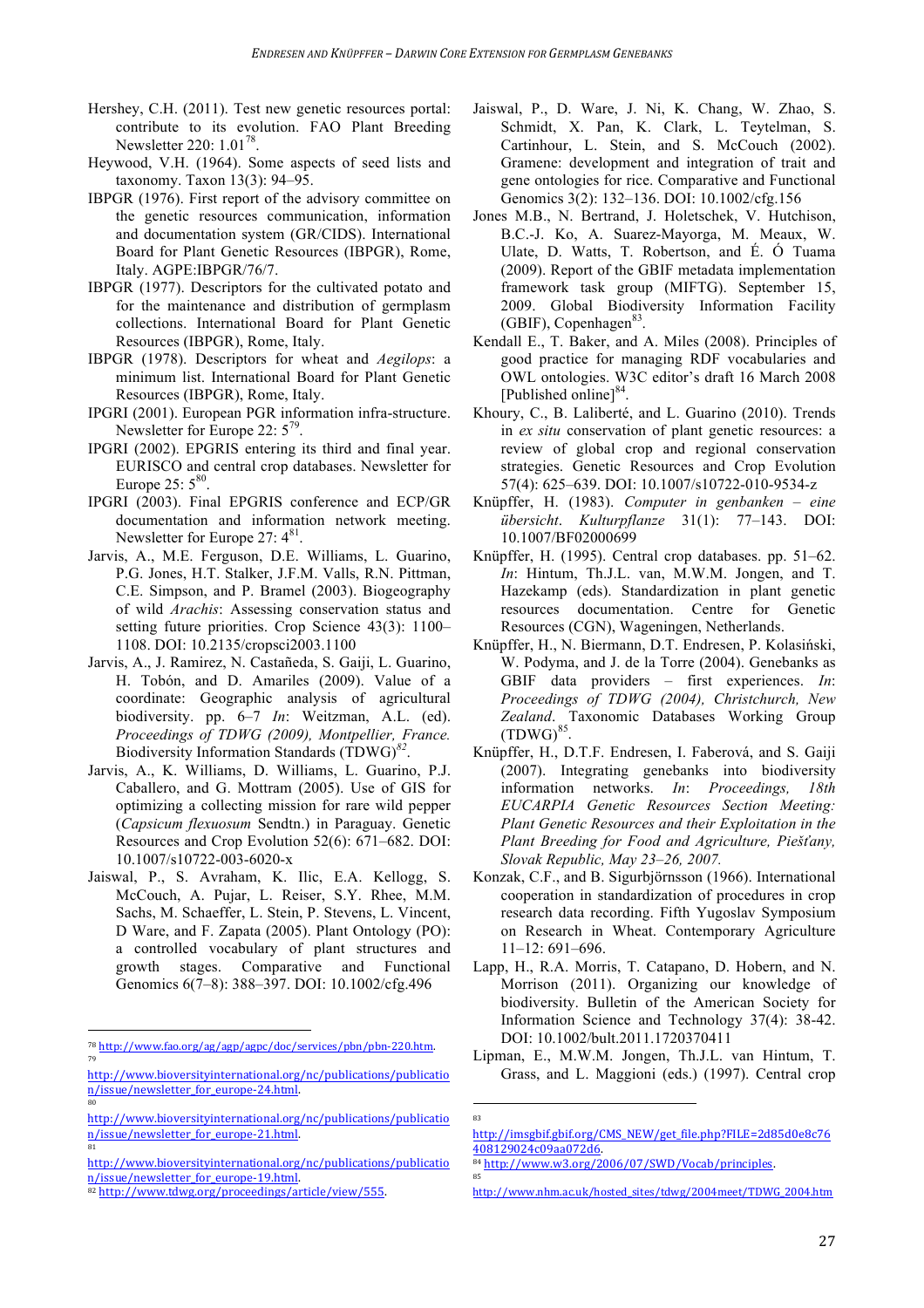databases: Tools for plant genetic resources management. International Plant Genetic Resources Institute, Rome, Italy and Centre for Genetic Resources (CGN), Wageningen, Netherlands. ISBN 92-9043-320-5.

- Loskutov, I.G. (1999). Vavilov and his institute. A history of the world collection of plant genetic resources in Russia. International Plant Genetic Resources Institute (IPGRI), Rome, Italy. ISBN: 92-9043-412-  $\Omega$
- Loskutov, I.G., and E.E. Ryabchenko (compilers) (2002). Catalogue of the VIR world collection, edition 735, Oats. The N.I. Vavilov All-Russian Scientific Research Institute of Plant Industry, St. Petersburg, Russia.
- Mackay, M.C., and K. Street (2004). Focused Identification of Germplasm Strategy – FIGS. Cereals. pp. 138–141. *In*: Black, C.K., J.F. Panozzo, and G.J. Rebetzke (eds). *Proceedings of the Australian Cereal Chemistry Conf., 54th, and the Wheat Breeders' Assembly, 11th, Canberra, ACT. 21– 24 September 2004.* Royal Australian Chemical Institute, Melbourne, Australia.
- Maggioni, L. (ed.) (2005). Summary of a Network Coordinating Group on Documentation and Information and the EURISCO Advisory Group. International Plant Genetic Resources Institute (IPGRI), Rome, Italy<sup>86</sup>.
- Maggioni, L. (ed.) (2007). Minutes of a joint meeting of the documentation and information network coordinating group and the EURISCO advisory group. Planning for the continuation of EPGRIS, 2–3 April 2007. Bioversity International, Rome, Italy $^{87}$ .
- Maggioni, L. (ed.) (2010). Report of the ECPGR documentation and information network coordinating group, forth meeting, 17–18 February 2010, Maccarese, Rome, Italy. Bioversity International, Rome, Italy<sup>88</sup>.
- Michener, W.K., J.W. Brunt, J.J. Helly, T.B. Kirchner, and S.G. Stafford (1997). Nongeospatial metadata for the ecological sciences. Ecological Applications 7(1): 330–342. DOI: 10.1016/j.ecoinf.2005.08.004
- Michener, W., D. Vieglais, T. Vision, J. Kunze, P. Cruse, and G. Janee (2011). DataONE: Data observation network for earth – preserving data and enabling innovation in the biological and environmental sciences. D-Lib Magazine 17(1/2), 12 pp. DOI: 10.1045/january2011-michener
- Miles, A. and S. Bechhofer (2009) SKOS Simple Knowledge Organization System: Reference. W3C recommendation 18 August 2009<sup>89</sup>.

 

 $06$ 

- Moore, J.D., S.P. Kell, J.M. Iriondo, B.V. Ford-Lloyd, and N. Maxted (2008). CWRML: Representing crop wild relative conservation and use data in XML. BMC Bioinformatics 9: 116. DOI: 10.1186/1471- 2105-9-116
- Moritz, T., S. Kirshnan, D. Roberts, P. Ingwersen, D. Agosti, L. Penev, M. Cockerill, and V. Chavan (2011). Towards mainstreaming of biodiversity data publishing: recommendations of the GBIF data publishing framework task group. BMC Bioinformatics 12(Suppl 15) S1. DOI: 10.1186/1471- 2105-12-S15-S1
- Ó Tuama, É., K. Braak, and D. Remsen (2011). GBIF metadata profile, how-to guide. Global Biodiversity Information Facility (GBIF), Copenhagen, Denmark $90$
- Peterson, A.T., D.A. Vieglais, A.G. Navarro Sigüenza, and M. Silvia (2003). A global distributed biodiversity information network: building the world museum. Bulletin of the British Ornithologists' Club 123A: 186–196.
- Podyma, W. (2001) European *Secale* Database. pp. 30– 31. *In*: Maggioni, L., and O. Spellman (compilers). Report of a network coordinating group on cereals, *ad hoc* meeting, 7–8 July 2000, Radzików, Poland. International Plant Genetic Resources Institute (IPGRI), Rome, Italy.
- Ramírez-Villegas, J., C. Khoury, A. Jarvis, D.G. Debouck, and L. Guarino (2010). A gap analysis methodology for collecting crop genepools: A case study with *Phaseolus* beans. PLoS ONE 5(10): e13497. DOI: 10.1371/journal.pone.0013497
- Regel R.E. (1915). *Organizatsiya i deyatel'nost' Byuro po prikladnoy Botanike za pervoe dvadtsatiletie ego sushchestvovaniya* [Organization and activity of the Bureau of Applied Botany for the first twenty years of its existence]. Bulletin of the Bureau of Applied Botany 8(4/5): 327–767.
- Richards, K., R. White, N. Nicolson, and R. Pyle (2011). A beginner's guide to persistent identifiers, version 1.0. Released on 9 February 2011. Global Biodiversity Information Facility (GBIF), Copenhagen, Denmark $91$ .
- Rogalewicz, V. (ed.), in collaboration with H. Knüpffer, V.A. Korneychuk, I.G. Lozanov, D.B. Plotnikov, J. Serwiński and I.A. Shvytov (1988). *Pasportnye deskriptory mezhdunarodnoy bazy dannykh geneticheskikh resursov stran-chlenov SEV* [Passport descriptors of the COMECON International Database of Genetic Resources]. Výzkumný ústav rostlinné výroby, Praha-Ruzynĕ, Czechoslovakia. 26 pp.
- Serwiński, J. and J. Konopka (1984). European catalogue of genus *Secale* L. First edition. European Cooperative Programme for the Conservation and Exchange of Crop Genetic Resources, International Board for Plant Genetic Resources (IBPGR), Rome, Italy.

http://www.ecpgr.cgiar.org/fileadmin/bioversity/publications/pdf s/1051\_Summary\_of\_a\_network\_coordinating\_group\_on\_documenta tion\_and\_information\_and\_the\_EURISCO\_advisory\_group.pdf. 87

http://www.epgris3.eu/docs/DI%20Network%20Rome%20final% 20140507.pdf. 

http://www.ecpgr.cgiar.org/fileadmin/www.ecpgr.cgiar.org/NEWS LETTEWR/NL40\_DOC&INFO%20NCG%20meeting.pdf.

<sup>89</sup> http://www.w3.org/TR/skos-reference/. 

 <sup>90</sup> http://www.gbif.org/orc/?doc\_id=2821.

<sup>91</sup> http://www.gbif.org/orc/?doc\_id=2428.